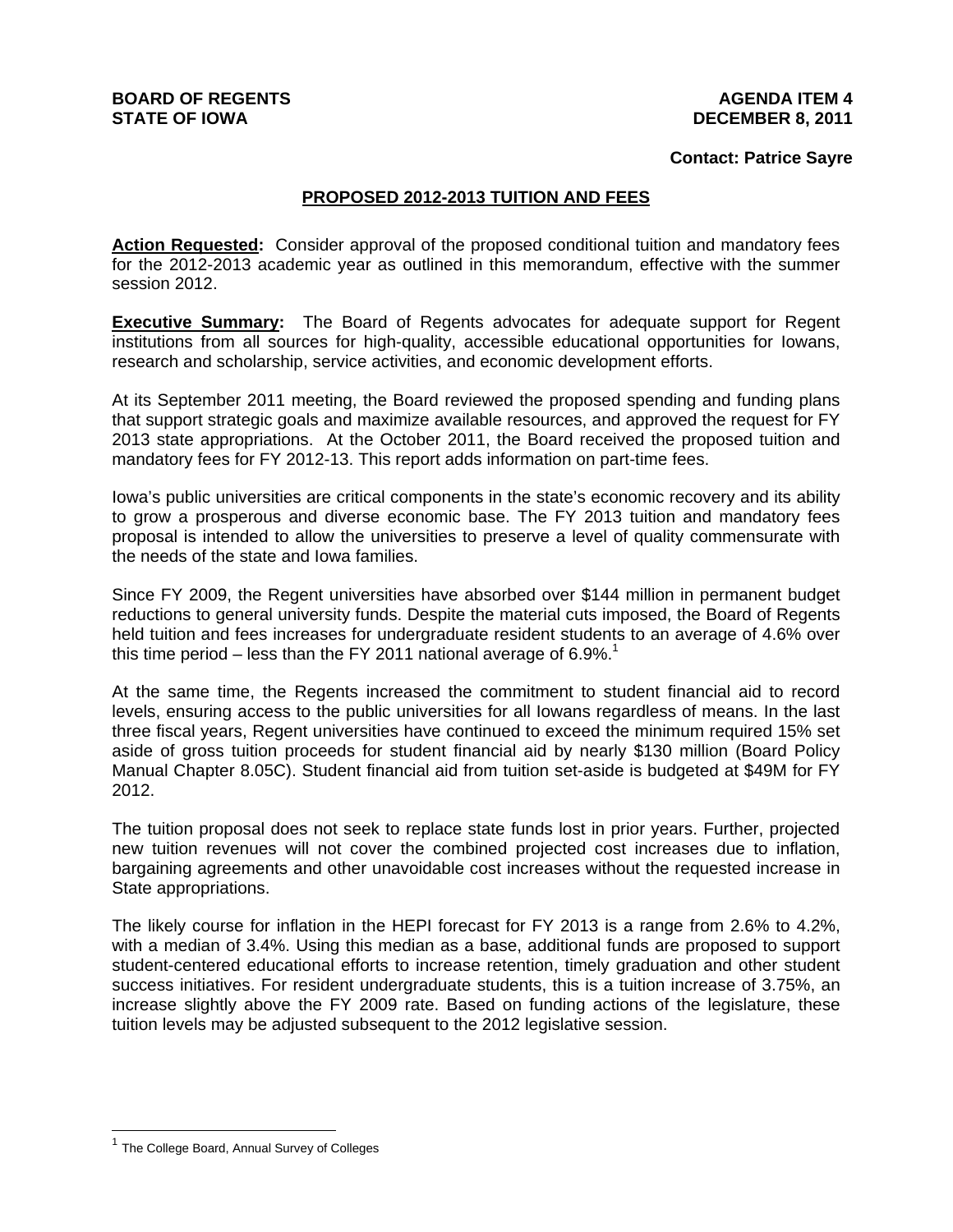# **BOARD OF REGENTS AGENDA ITEM 4 STATE OF IOWA**

#### **Regent Tuition and Mandatory Fees Proposed Academic Year 2012-13**

| <b>UNDERGRADUATE</b>                       |                       | <b>Base Tuition</b>   |                          |              |                      | <b>Mandatory Fees</b> |                          |                      |                       | <b>Total Base Tuition and</b><br><b>All Mandatory Fees</b> |                    |                |
|--------------------------------------------|-----------------------|-----------------------|--------------------------|--------------|----------------------|-----------------------|--------------------------|----------------------|-----------------------|------------------------------------------------------------|--------------------|----------------|
|                                            | 2011-12               | 2012-13               | Incr                     | % Incr       | 2011-12              | 2012-13               | Incr                     | % Incr               | 2011-12               | 2012-13                                                    | \$ Incr            | % Incr         |
| UNIVERSITY OF IOWA                         |                       |                       |                          |              |                      |                       |                          |                      |                       |                                                            |                    |                |
| Resident <sup>1</sup><br>Nonresident       | 6,436.00<br>23,770.00 | 6.678.00<br>24,900.00 | 242.00<br>1,130.00 4.75% | 3.75%        | 1,329.00<br>1,329.00 | 1,379.00<br>1,379.00  | 50.00                    | 50.00 3.75%<br>3.75% | 7,765.00<br>25,099.00 | 8,057.00<br>26,279.00                                      | 292.00<br>1,180.00 | 3.75%<br>4.70% |
| <b>IOWA STATE UNIVERSITY</b>               |                       |                       |                          |              |                      |                       |                          |                      |                       |                                                            |                    |                |
| Resident                                   | 6,408.00              | 6,648.00              |                          | 240.00 3.75% | 1,077.60             | 1,077.60              |                          | 0.00%                | 7.485.60              | 7,725.60                                                   |                    | 240.00 3.21%   |
| Nonresident                                | 18,280.00             | 18,760.00             |                          | 480.00 2.63% | 1,077.60             | 1,077.60              |                          | 0.00%                | 19,357.60             | 19,837.60                                                  |                    | 480.00 2.48%   |
| UNIVERSITY OF NORTHERN IOWA                |                       |                       |                          |              |                      |                       |                          |                      |                       |                                                            |                    |                |
| Resident                                   | 6,408.00              | 6,648.00              |                          | 240.00 3.75% | 942.00               | 987.00                | 45.00                    | 4.78%                | 7,350.00              | 7,635.00                                                   | 285.00             | 3.88%          |
| Nonresident                                | 15,164.00             | 15,734.00             | 570.00 3.75%             |              | 942.00               | 987.00                | 45.00                    | 4.78%                | 16,106.00             | 16,721.00                                                  | 615.00             | 3.82%          |
| <b>UNDERGRADUATE</b>                       |                       | <b>Base Tuition</b>   |                          |              |                      | <b>Mandatory Fees</b> |                          |                      |                       | <b>Total Base Tuition and</b><br><b>All Mandatory Fees</b> |                    |                |
| <b>Division Differentials</b>              | 2011-12               | 2012-13               | Incr                     | % Incr       | 2011-12              | 2012-13               | Incr                     | % Incr               | 2011-12               | 2012-13                                                    | \$ Incr            | % Incr         |
| <b>UNIVERSITY OF IOWA</b>                  |                       |                       |                          |              |                      |                       |                          |                      |                       |                                                            |                    |                |
| <b>Business lower division</b><br>Resident | 6,436.00              | 7,678.00              | 1,242.00                 | 19.3%        | 1,480.00             | 1,535.00              | 55.00                    | 3.7%                 | 7,916.00              | 9,213.00                                                   | 1,297.00           | 16.4%          |
| Nonresident                                | 23,770.00             | 25,900.00 2,130.00    |                          | 9.0%         | 1,480.00             | 1,535.00              | 55.00                    | 3.7%                 | 25,250.00             | 27,435.00                                                  | 2,185.00           | 8.7%           |
| <b>Business upper division</b>             |                       |                       |                          |              |                      |                       |                          |                      |                       |                                                            |                    |                |
| Resident                                   | 8,174.00              | 8,980.00              | 806.00                   | 9.9%         | 1480.00              | 1535.00               | 55.00                    | 3.7%                 | 9,654.00              | 10,515.00                                                  | 861.00             | 8.9%           |
| Nonresident                                | 25,586.00             | 27,302.00             | 1,716.00                 | 6.7%         | 1480.00              | 1535.00               | 55.00                    | 3.7%                 | 27,066.00             | 28,837.00                                                  | 1.771.00           | 6.5%           |
| <b>Engineering sophomore</b>               |                       |                       |                          |              |                      |                       |                          |                      |                       |                                                            |                    |                |
| Resident                                   | 7,436.00              | 7,716.00              | 280.00                   | 3.8%         | 1533.00              | 1590.00               | 57.00                    | 3.7%                 | 8.969.00              | 9,306.00                                                   | 337.00             | 3.8%           |
| Nonresident                                | 24,770.00             | 25,946.00 1,176.00    |                          | 4.7%         | 1533.00              | 1590.00               | 57.00                    | 3.7%                 | 26,303.00             | 27,536.00                                                  | 1,233.00           | 4.7%           |
| Engineering upper division<br>Resident     | 8,504.00              | 8,824.00              | 320.00                   | 3.8%         | 1.533.00             | 1,590.00              | 57.00                    | 3.7%                 | 10,037.00             | 10,414.00                                                  | 377.00             | 3.8%           |
| Nonresident                                | 25,968.00             | 27,202.00             | 1,234.00                 | 4.8%         | 1,533.00             | 1,590.00              | 57.00                    | 3.7%                 | 27,501.00             | 28,792.00                                                  | 1,291.00           | 4.7%           |
| <b>Nursina</b>                             |                       |                       |                          |              |                      |                       |                          |                      |                       |                                                            |                    |                |
| Resident                                   | 8,662.00              | 8,988.00              | 326.00                   | 3.8%         | 1,157.00             | 1,379.00              | 222.00                   | 19.2%                | 9,819.00              | 10,367.00                                                  | 548.00             | 5.6%           |
| Nonresident                                | 26,018.00             | 27,254.00             | 1,236.00                 | 4.8%         | 1,157.00             | 1.379.00              | 222.00                   | 19.2%                | 27,175.00             | 28,633.00                                                  | 1.458.00           | 5.4%           |
|                                            |                       |                       |                          |              |                      |                       |                          |                      |                       |                                                            |                    |                |
| IOWA STATE UNIVERSITY                      |                       |                       |                          |              |                      |                       |                          |                      |                       |                                                            |                    |                |
| <b>Business upper division</b><br>Resident | 7,990.00              | 8,290.00              | 300.00                   | 3.8%         | 1,117.60             | 1,117.60              | $\overline{a}$           | 0.0%                 | 9,107.60              | 9,407.60                                                   | 300.00             | 3.3%           |
| Nonresident                                | 19,842.00             | 20,364.00             | 522.00                   | 2.6%         | 1,117.60             | 1,117.60              | $\overline{\phantom{a}}$ | 0.0%                 | 20,959.60             | 21,481.60                                                  | 522.00             | 2.5%           |
| Engineering upper division                 |                       |                       |                          |              |                      |                       |                          |                      |                       |                                                            |                    |                |
| Resident                                   | 8,494.00              | 8,814.00              | 320.00                   | 3.8%         | 1,293.60             | 1,293.60              | $\overline{a}$           | 0.0%                 | 9,787.60              | 10,107.60                                                  | 320.00             | 3.3%           |
| Nonresident                                | 20,264.00             | 20,796.00             | 532.00                   | 2.6%         | 1,293.60             | 1,293.60              | $\overline{\phantom{a}}$ | 0.0%                 | 21,557.60             | 22,089.60                                                  | 532.00             | 2.5%           |
| AST/ITec upper division <sup>1</sup>       |                       |                       |                          |              |                      |                       |                          |                      |                       |                                                            |                    |                |
| Resident                                   | 6,992.00              | 7,838.00              | 846.00                   | 12.1%        | 1,293.60             | 1,293.60              | $\overline{a}$           | 0.0%                 | 8,285.60              | 9,131.60                                                   | 846.00             | 10.2%          |
| Nonresident                                | 18,864.00             | 19,944.00             | 1,080.00                 | 5.7%         | 1,293.60             | 1,293.60              | $\overline{\phantom{a}}$ | 0.0%                 | 20,157.60             | 21,237.60                                                  | 1,080.00           | 5.4%           |
| Architecture<br>Resident                   | 6408                  | 7,048.00              | 640.00                   | 10.0%        |                      |                       | $\overline{a}$           | 0.0%                 | 7,485.60              |                                                            | 640.00             | 8.5%           |
| Nonresident                                | 18280                 | 19,160.00             | 880.00                   | 4.8%         | 1,077.60<br>1,077.60 | 1,077.60<br>1,077.60  |                          | 0.0%                 | 19,357.60             | 8,125.60<br>20,237.60                                      | 880.00             | 4.5%           |
|                                            |                       |                       |                          |              |                      |                       |                          |                      |                       |                                                            |                    |                |
| UNIVERSITY OF NORTHERN IOWA                |                       |                       |                          |              |                      |                       |                          |                      |                       |                                                            |                    |                |
| <b>Business upper division</b>             |                       |                       |                          |              |                      |                       |                          |                      |                       |                                                            |                    |                |
| Resident<br>Nonresident                    | 7,908.00<br>16.664.00 | 8,204.00<br>17,290.00 | 296.00<br>626.00         | 3.7%<br>3.8% | 942.00<br>942.00     | 987.00<br>987.00      | 45.00<br>45.00           | 4.8%<br>4.8%         | 8,850.00<br>17,606.00 | 9,191.00<br>18,277.00                                      | 341.00<br>671.00   | 3.9%<br>3.8%   |
|                                            |                       |                       |                          |              |                      |                       |                          |                      |                       | <b>Total Base Tuition and</b>                              |                    |                |
| <b>GRADUATE</b>                            |                       | <b>Base Tuition</b>   |                          |              |                      | <b>Mandatory Fees</b> |                          |                      |                       | All Mandatory Fees                                         |                    |                |
|                                            | 2011-12               | 2012-13               | Incr                     | % Incr       | 2011-12              | 2012-13               | Incr                     | % Incr               | 2011-12               | 2012-13                                                    | \$ Incr            | % Incr         |
| UNIVERSITY OF IOWA                         |                       |                       |                          |              |                      |                       |                          |                      |                       |                                                            |                    |                |
| Resident                                   | 7,614.00              | 7,900.00              | 286.00                   | 3.8%         |                      | 1,368.00 1,413.00     | 45.00                    | 3.3%                 | 8,982.00              | 9,313.00                                                   | 331.00             | 3.7%           |
| Nonresident                                | 22,972.00             | 24,064.00             | 1,092.00                 | 4.8%         |                      | 1,368.00 1,413.00     | 45.00                    | 3.3%                 | 24,340.00             | 25,477.00                                                  | 1,137.00           | 4.7%           |
|                                            |                       |                       |                          |              |                      |                       |                          |                      |                       |                                                            |                    |                |
| <b>IOWA STATE UNIVERSITY</b>               |                       |                       |                          |              |                      |                       |                          |                      |                       |                                                            |                    |                |
| Resident                                   | 7,476.00              | 7,756.00              | 280.00                   | 3.7%         |                      | 1,031.60 1,031.60     | $\overline{\phantom{a}}$ | 0.0%                 | 8,507.60              | 8,787.60                                                   | 280.00             | 3.3%           |
| Nonresident                                | 19,192.00             | 19,696.00             | 504.00                   | 2.6%         |                      | 1,031.60 1,031.60     |                          | 0.0%                 | 20,223.60             | 20,727.60                                                  | 504.00             | 2.5%           |
|                                            |                       |                       |                          |              |                      |                       |                          |                      |                       |                                                            |                    |                |
| UNIVERSITY OF NORTHERN IOWA<br>Resident    | 7,476.00              | 7,756.00              | 280.00                   | 3.7%         | 942.00               | 987.00                | 45.00                    | 4.8%                 | 8,418.00              | 8,743.00                                                   | 325.00             | 3.9%           |

Resident 7,476.00 7,756.00 280.00 3.7% 942.00 987.00 45.00 4.8% 8,418.00 8,743.00 325.00 3.9% Nonresident 16,410.00 17,026.00 616.00 3.8% 942.00 987.00 45.00 4.8% 17,352.00 18,013.00 661.00 3.8%

1 Agricultural Systems Technology/Inductrial Technology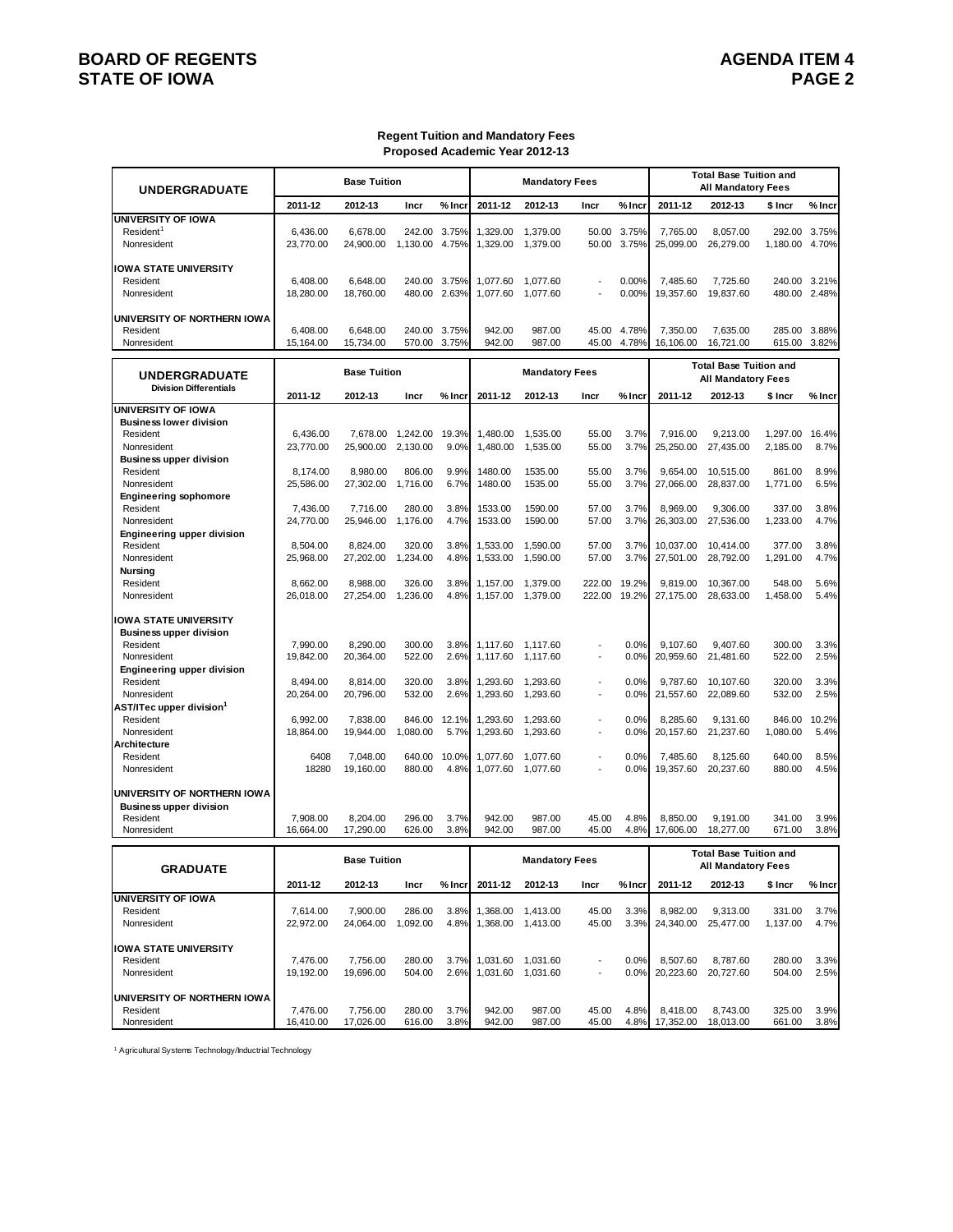# **BOARD OF REGENTS AGENTS** AGENDA ITEM 4 **STATE OF IOWA** PAGE 3

# **Undergraduate Tuition**

- For the current year, undergraduate tuition revenues make up 71% of total tuition revenues at SUI; 82% at ISU; and 91% at UNI.
- Resident tuition accounts for 42% of total tuition revenues; broken down by individual university as:
	- o 42.1% at SUI; a decrease of 3.4% from the prior year
	- o 42.5% at ISU; a decrease of 2.6% from the prior year
	- o 86.6% at UNI; a decrease of 0.5% from the previous year

The proposed incremental tuition of approximately \$240 for undergraduate resident students is a 3.75% increased and is based on the premise that tuition must be reasonable so all academically-qualified Iowans have access to affordable, high quality public higher education, and that adequate student financial aid will continue to be available to those students in need of financial assistance.

|            | <b>General Undergraduate Tuition Increase Proposals</b> | 2012-2013 Academic Year |         |             |
|------------|---------------------------------------------------------|-------------------------|---------|-------------|
|            |                                                         | Resident                |         | Nonresident |
| <b>SUI</b> | \$242                                                   | 3.75%                   | \$1,130 | 4.75%       |
| <b>ISU</b> | \$240                                                   | 3.75%                   | \$480   | 2.63%       |
| JNI        | \$240                                                   | 3.75%                   | \$570   | 3.75%       |

In addition to the 3.75% base undergraduate resident tuition increase, the universities have requested the following for the 2012-2013 academic year:

# STATE UNIVERSITY OF IOWA

 $\div$  Tippie College of Business – the University proposes a \$1,000 tuition supplement for lower division students in Business. A \$500 tuition supplement is proposed for upper division students, bringing the total supplement for upper division business students to \$2,000. These funds will be used for student financial aid and for collegiate programs supporting undergraduate business education.

Beginning with the Fall 2008 semester, a \$1,500 tuition supplement was approved for upper division business students. Budget cuts, current market pressures for faculty, and increasing demand for the Tippie B.B.A. have eroded the gains in excellence the original supplement garnered.

The number of pre-business students increased by 112 from a year ago, and the number of international pre-business students has more than tripled since Fall 2008. Supplemental funds will be used to lower class size, hire faculty whose appointments will involve undergraduate teaching, and provide more mentoring and advising to students.

Further, these funds will assist the *Direct Admit* program that allows high-performing students to enroll straight from high school into the College. These students are academically strong and have a key resource for Iowa companies seeking to hire talented employees.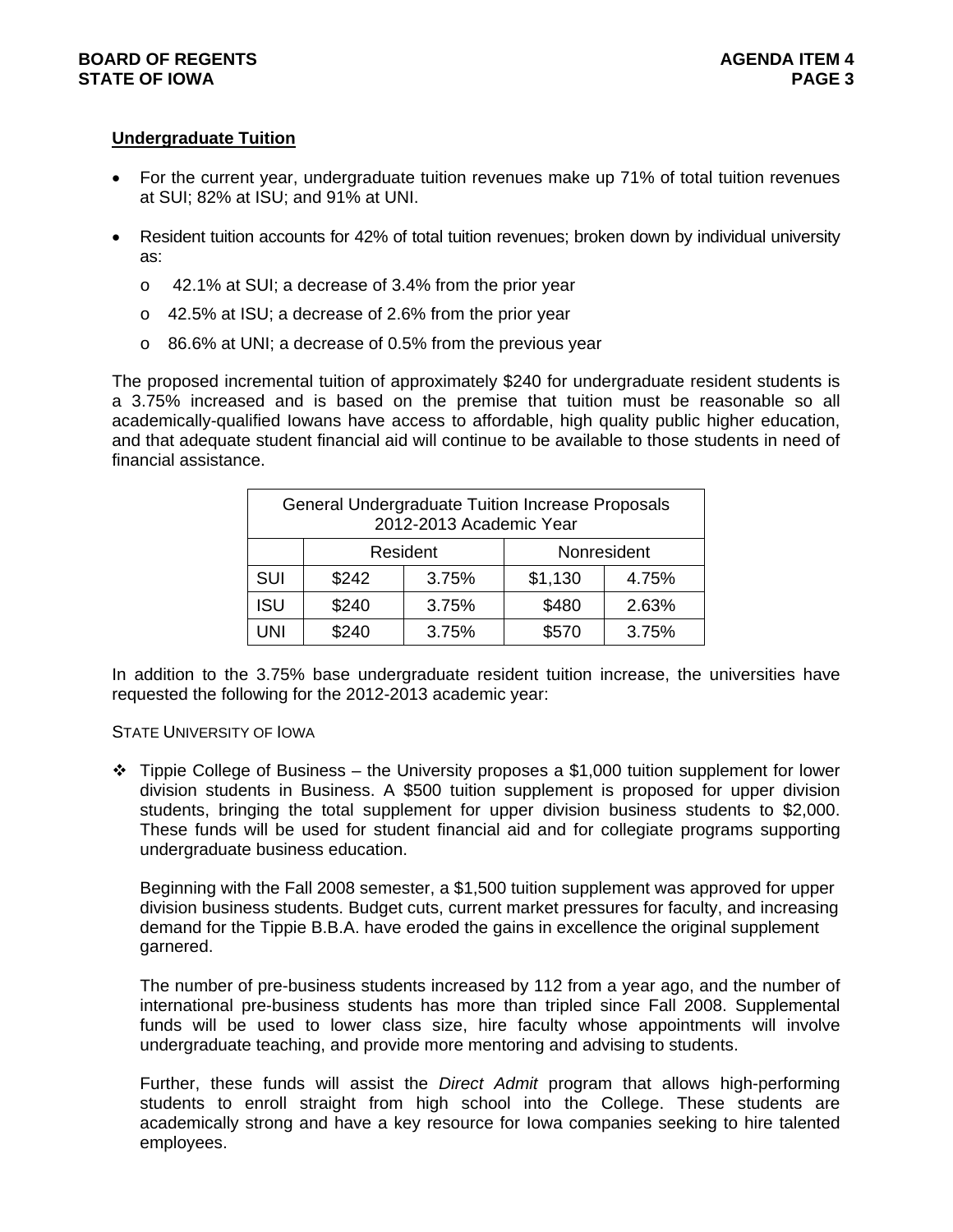IOWA STATE UNIVERSITY

 $\div$  Agricultural Systems Technology (AST) and Industrial Technology (I-Tec) – for upper division students, an additional tuition of \$584. This is proposed as the second supplement of a three year increment. These programs fall within the department of Agricultural and Biosystems Engineering and are ranked in the top five undergraduate programs in the *U.S. News & World Report* for each of the past seven years, moving up from being ranked 4<sup>th</sup> in 2011 to  $2^{nd}$  in 2012 (tied with the University of Illinois, Urbana-Champaign).

Improving educational experiences and maintaining national competitiveness requires low student-to-faculty ratios, top-flight instruction, and cutting edge, hands-on laboratory experiences. As there is overlap with the College of Engineering, this tuition differential will align tuition between the two colleges.

Architecture – an additional tuition of \$400. The program has seen a 30% increase in enrollment since Fall 2007. The result is an average studio class size of 18 students, exceeding the peer norm of 15. A key feature of accredited architecture education is small class size and studio-centered teaching.

The Architecture program at ISU is highly ranked nationally and faculty have received numerous awards for their work in teaching, scholarship and peer leadership. However, the program's rankings have slipped such that in 2011, the program was no longer ranked among the top 20 programs.

The proposed tuition differential will support the following:

- enable curricular standards and learning outcomes, and foster faculty productivity in order to improve national ranking;
- provide resources for recruiting and retaining outstanding students, and for recruiting and retaining outstanding faculty; and
- enable faculty to pursue scholarship that advances the discipline.

With the proposed differential tuition, Iowa State's in-state tuition will be lower than in-state tuition for all peer institutions, except Kansas State University, the University of Nebraska and North Dakota State University.

|            |       | 2012-2013 Academic Year | General Graduate/Professional Tuition Increase Proposals                |       |
|------------|-------|-------------------------|-------------------------------------------------------------------------|-------|
|            |       | Resident                | Nonresident                                                             |       |
| SUI*       | \$286 | 3.75%                   | \$1,092                                                                 | 4.75% |
| <b>ISU</b> | \$280 | 3.75%                   | \$504                                                                   | 2.63% |
| <b>UNI</b> | \$280 | 3.75%                   | \$616                                                                   | 3.75% |
|            |       |                         | *- varies by major; College of Liberal Arts & Sciences used as standard |       |

**Graduate and Professional Tuition**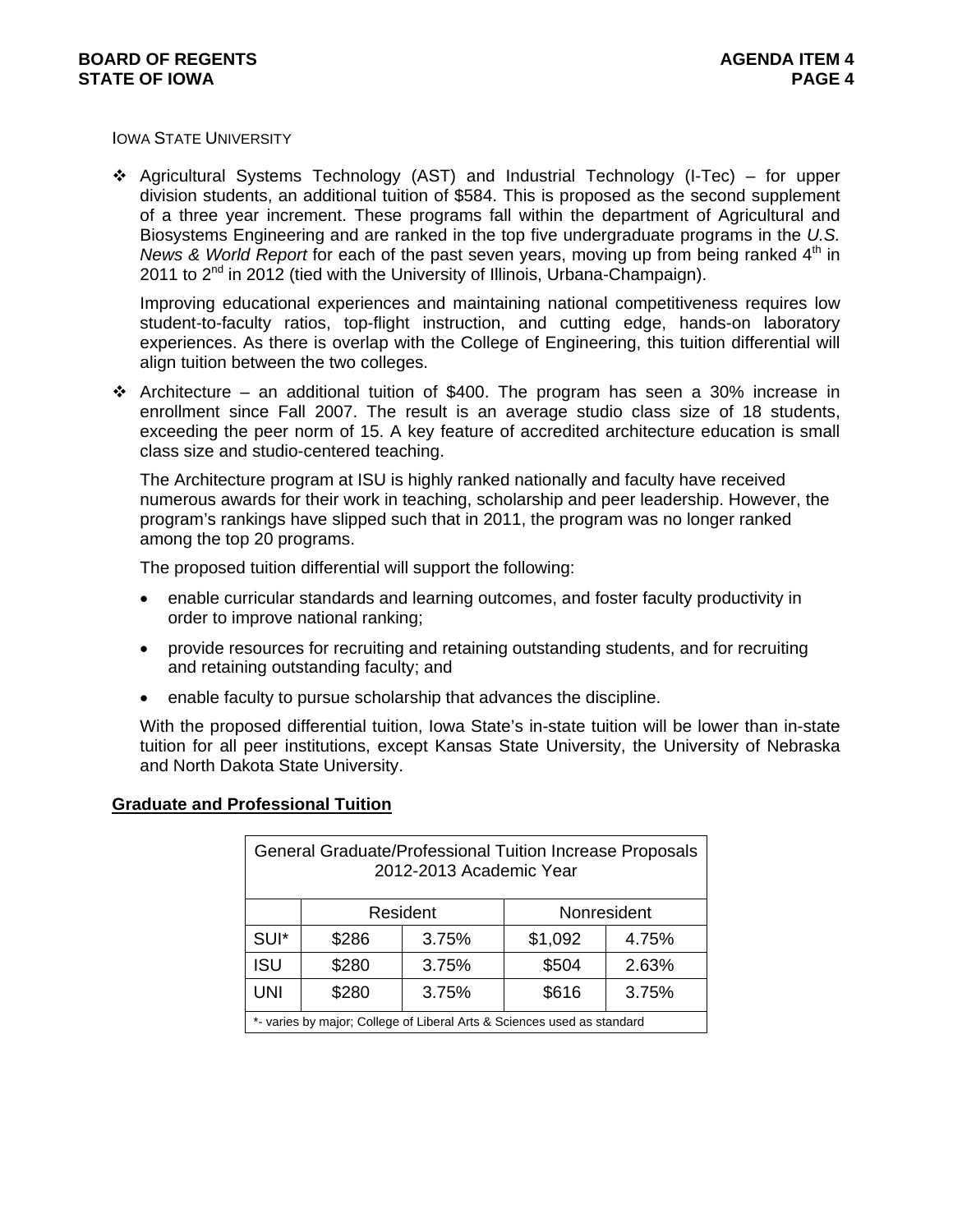In addition to base tuition increases for graduate/professional programs, the universities have requested the following for the 2012-2013 academic year:

STATE UNIVERSITY OF IOWA

 Medicine - as in 2012, in lieu of a percentage tuition increase for medical students, SUI proposes a base tuition increase of \$1,222, 4% for residents and \$1,472, 3.2% for nonresidents.

# IOWA STATE UNIVERSITY

Architecture – for both resident and nonresident students, an additional tuition of \$400. This aligns undergraduate and graduate supplemental tuition. Please see rationale for increase under the proposal for undergraduate students in Architecture.

# **Unit Cost of Instruction versus Tuition**

Board policy requires that tuition for nonresident undergraduate students should, at a minimum, cover the full cost of their education at each Regent university. The Board has historically used university-compiled information regarding the cost of instruction per student ("unit cost") to measure compliance.

The unit cost represents general fund supported cost of instruction of a full-time equivalent student at a given level and includes certain assumptions relative to instructional costs at the various student levels (i.e., lower division undergraduates, upper division undergraduates, graduate, and professional). Costs such as building repairs, public service, scholarships and fellowships, auxiliary enterprises, health care units, indirect cost recovery, and capitals are excluded from the unit cost calculations.

The most recent unit cost study, based on FY 2009 expenditures, was presented to the Board in May 2010. Proposed tuition for nonresident undergraduates exceeds the projected unit costs of instruction at all three universities.

|            | FY 2012 Undergraduate Tuition Only |             | Estimated FY 2012                 |
|------------|------------------------------------|-------------|-----------------------------------|
|            | Resident                           | Nonresident | Undergraduate<br><b>Unit Cost</b> |
| SUI        | \$6,436                            | \$23,770    | \$10,634                          |
| <b>ISU</b> | \$6,408                            | \$18,280    | \$9,495                           |
| UNI        | \$6,408                            | \$15,164    | \$10,440                          |

# **Tuition Set-Aside for Student Financial Aid**

The Board's tuition policy mandates that a minimum of 15% of gross tuition proceeds be set-aside for student financial aid, a mix of need-based and merit-based aid. This combination of financial assistance is essential for the universities to attract high achieving students as well as provide affordable higher education.

The proposed set-aside percentages for student financial aid for FY 2013 average 21.5%. Each university has met or exceeded the minimum requirements for set-aside during the last several years. The projected revenues for FY 2013 will add another \$6M for student financial aid.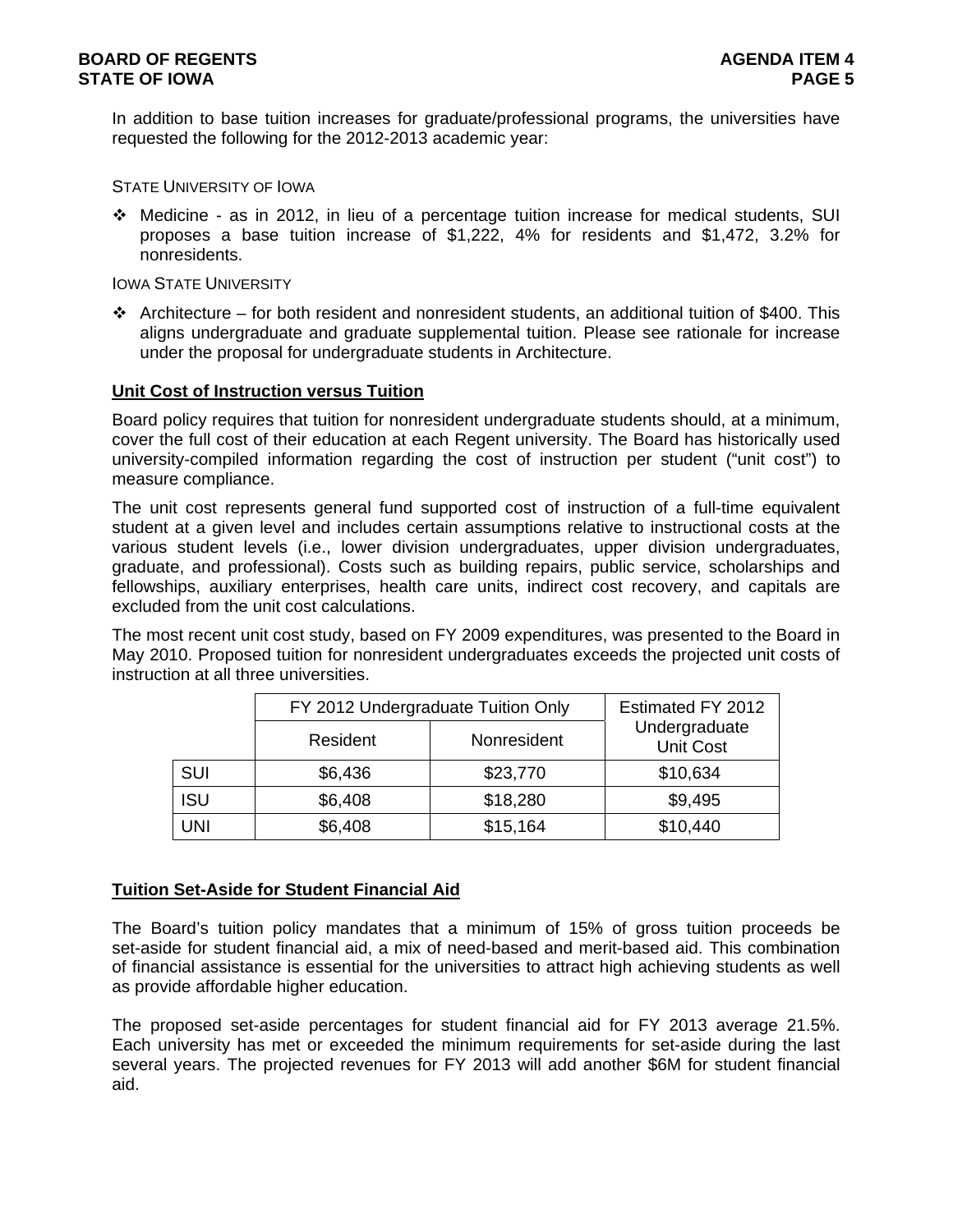## **Projected Tuition Revenue Increases**

Based on Fall 2012 enrollments, the combined additional revenues from the proposed undergraduate and graduate/professional tuition rate increases are expected to provide additional revenues and set-aside funding for the 2012-2013 academic year.

Incremental tuition revenues for the Regent universities are estimated to be \$29.6 million consisting of:

- Increase in base tuition for resident undergraduate students \$9.2 million
- Increase in base tuition for nonresident undergraduate \$13 million
- Increase in base tuition for graduate and professional resident/nonresident students and supplemental tuition - \$7.4 million

After subtracting tuition set-aside for student financial aid, the incremental net tuition revenues are approximately \$23.8 million.

Enrollment increases projected for FY 2013 could add another \$1.4 million in gross tuition revenues.

# **Mandatory Fee Increases**

Mandatory fees, charged to each student, provide a distinct resource to respond to specific needs of students. SUI and UNI proposed increases for most of the mandatory fees; ISU held these fees at current levels.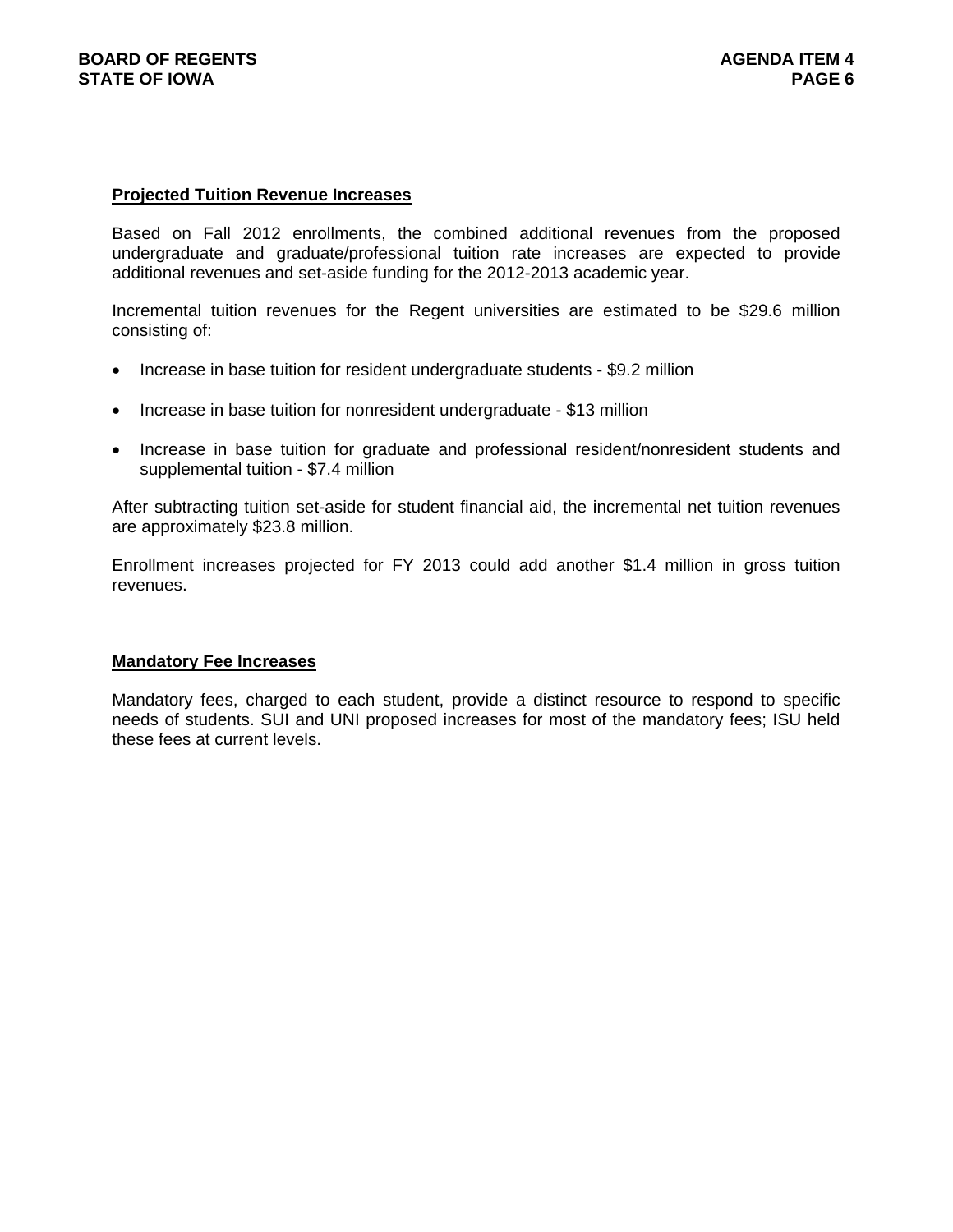# **BOARD OF REGENTS AGENTS** AGENDA ITEM 4 **STATE OF IOWA** PAGE 7

|                                |                  |                                                                                                                                                                                                                                                                                                                                                                   |                             |                     | <b>Mandatory Fee Proposals</b> |                 |                |         |          |            |                          |       |
|--------------------------------|------------------|-------------------------------------------------------------------------------------------------------------------------------------------------------------------------------------------------------------------------------------------------------------------------------------------------------------------------------------------------------------------|-----------------------------|---------------------|--------------------------------|-----------------|----------------|---------|----------|------------|--------------------------|-------|
|                                |                  | SUI                                                                                                                                                                                                                                                                                                                                                               |                             |                     |                                | <b>ISU</b>      |                |         |          | <b>UNI</b> |                          |       |
|                                | Actual           | Proposed                                                                                                                                                                                                                                                                                                                                                          | Increase                    |                     | Actual                         | Proposed        | Increase       |         | Actual   | Proposed   | Increase                 |       |
|                                | 2011-12          | 2012-13                                                                                                                                                                                                                                                                                                                                                           | \$                          | $\%$                | 2011-12                        | 2012-13         | \$             | %       | 2011-12  | 2012-13    | \$                       | %     |
| Technology <sup>(1)</sup>      | 442.00           | 463.00                                                                                                                                                                                                                                                                                                                                                            | 21.00                       | 4.8%                | 230.00                         | 230.00          | ä,             | 0.0%    | 229.00   | 252.00     | 23.00                    | 10.0% |
| Health                         | 224.00           | 237.00                                                                                                                                                                                                                                                                                                                                                            | 13.00                       | 5.8%                | 196.00                         | 196.00          | ٠              | 0.0%    | 176.00   | 189.00     | 13.00                    | 7.4%  |
| <b>Health Facility</b>         | 10.00            |                                                                                                                                                                                                                                                                                                                                                                   |                             | $(10.00) - 100.0\%$ | 16.00                          | 16.00           |                | 0.0%    | 29.00    | 29.00      | $\blacksquare$           | 0.0%  |
| <b>Student Activities</b>      | 67.00            | 69.00                                                                                                                                                                                                                                                                                                                                                             | 2.00                        | 3.0%                | 70.70                          | 70.70           |                | 0.0%    |          |            | $\sim$                   |       |
| <b>Student Services</b>        | 71.00            | 74.00                                                                                                                                                                                                                                                                                                                                                             | 3.00                        | 4.2%                | 188.20                         | 188.20          |                | 0.0%    | 213.00   | 217.00     | 4.00                     | 1.9%  |
| <b>Student Union</b>           | 116.00           | 120.00                                                                                                                                                                                                                                                                                                                                                            | 4.00                        | 3.4%                | $\overline{\phantom{a}}$       |                 |                |         | ٠        |            | $\blacksquare$           |       |
| <b>Building</b>                | 119.00           | 123.00                                                                                                                                                                                                                                                                                                                                                            | 4.00                        | 3.4%                | 55.10                          | 55.10           |                | 0.0%    | 235.00   | 235.00     | $\overline{\phantom{a}}$ | 0.0%  |
| Career Services - Undergrad    | 21.00            | 26.00                                                                                                                                                                                                                                                                                                                                                             | 5.00                        | 23.8%               |                                |                 |                |         |          |            |                          |       |
| Arts & Cultural Events         | 24.00            | 24.00                                                                                                                                                                                                                                                                                                                                                             | $\mathcal{L}_{\mathcal{A}}$ | 0.0%                |                                |                 |                |         |          |            |                          |       |
| Recreation <sup>(2)</sup>      | 235.00           | 243.00                                                                                                                                                                                                                                                                                                                                                            | 8.00                        | 3.4%                | 321.60                         | 321.60          |                | $0.0\%$ | 60.00    | 65.00      | 5.00                     | 8.3%  |
| <b>Totals</b>                  |                  | $$1,329.00$ $$1,379.00$                                                                                                                                                                                                                                                                                                                                           | $\sqrt{3}$<br>50.00         |                     | 3.8% \$1,077.60                | $$1,077.60$ \\$ |                | 0.0%    | \$942.00 | \$987.00   | \$<br>45.00              | 4.8%  |
|                                |                  | & Computer Science at ISU are higher. Graduate rates at ISU are generally lower. The 2012-13 proposals for differential technology fees are detailed below<br><sup>2</sup> ISU - increased fee to coincide with the Fall 2011 opening of the new recreation facility. Half was refunded in FY 2012 when completion date not met.<br>Action approved by the Board. |                             |                     |                                |                 |                |         |          |            |                          |       |
|                                |                  | SUI                                                                                                                                                                                                                                                                                                                                                               |                             |                     |                                | <b>ISU</b>      |                |         |          | <b>UNI</b> |                          |       |
|                                | Actual           | Proposed                                                                                                                                                                                                                                                                                                                                                          | Increase                    |                     | Actual                         | Proposed        | Increase       |         | Actual   | Proposed   | Increase                 |       |
|                                | 2011-12          | 2012-13                                                                                                                                                                                                                                                                                                                                                           | \$                          | %                   | 2011-12                        | 2012-13         | \$             | %       | 2011-12  | 2012-13    | \$                       | $\%$  |
| Technology                     |                  |                                                                                                                                                                                                                                                                                                                                                                   |                             |                     |                                |                 |                |         |          |            |                          |       |
| General - (CLAS - SUI)         | 442.00           | 463.00                                                                                                                                                                                                                                                                                                                                                            | 21.00                       | 4.8%                | 230.00                         | 230.00          |                | 0.0%    | 229.00   | 252.00     | 23.00                    | 10.0% |
| Business - Undergrad           | 593.00           | 619.00                                                                                                                                                                                                                                                                                                                                                            | 26.00                       | 4.4%                | 270.00                         | 270.00          |                | 0.0%    |          |            |                          |       |
| Business - Grad                |                  |                                                                                                                                                                                                                                                                                                                                                                   |                             |                     | 224.00                         | 224.00          | $\blacksquare$ | 0.0%    |          |            |                          |       |
| Computer Science (UG/G)        |                  |                                                                                                                                                                                                                                                                                                                                                                   |                             |                     | 446.00                         | 446.00          |                | 0.0%    |          |            |                          |       |
| AST/Itec                       |                  |                                                                                                                                                                                                                                                                                                                                                                   |                             |                     | 446.00                         | 446.00          |                |         |          |            |                          |       |
| Engineering (UG/G)             | 646.00           | 674.00                                                                                                                                                                                                                                                                                                                                                            | 28.00                       | 4.3%                | 446.00                         | 446.00          |                | 0.0%    |          |            |                          |       |
| <b>Education - Grad</b><br>Law | 442.00<br>800.00 | 463.00<br>846.00                                                                                                                                                                                                                                                                                                                                                  | 21.00<br>46.00              | 4.8%<br>5.8%        |                                |                 |                |         |          |            |                          |       |
| General - Other- UG/G          | 270.00           | 285.00                                                                                                                                                                                                                                                                                                                                                            | 15.00                       | 5.6%                | 184.00                         | 184.00          |                | 0.0%    |          |            |                          |       |
| Nursing                        | 270.00           | 463.00                                                                                                                                                                                                                                                                                                                                                            | 193.00                      | 71.5%               |                                |                 |                |         |          |            |                          |       |
| Pharm D                        | 612.00           | 639.00                                                                                                                                                                                                                                                                                                                                                            | 27.00                       | 4.4%                |                                |                 |                |         |          |            |                          |       |
| Public Health MS/PhD           | 646.00           | 674.00                                                                                                                                                                                                                                                                                                                                                            | 28.00                       | 4.3%                |                                |                 |                |         |          |            |                          |       |
| Veterimary Medicine            |                  |                                                                                                                                                                                                                                                                                                                                                                   |                             |                     | 230.00                         | 230.00          |                | 0.0%    |          |            |                          |       |

Fee proposals for the 2012-2013 academic year that vary from the identified range of 3.75% are highlighted below:

# STATE UNIVERSITY OF IOWA

- Technology Generally, the base of all Technology fees increased by 3.4%. A \$5 reallocation from the Student Health Facilities fee had been added and will be used to support TILE classrooms and the Main Library Learning Commons. The significant increase in the College of Nursing will be used for IT support, as well as purchasing, replacing, and upgrading equipment in classrooms. The College of Nursing will provide and expand distance education and learning technology to its students.
- $\div$  Health the increase of \$13 in this fee will support programmatic initiatives and staffing in Student Health Services
- $\div$  Health Facility this fee is eliminated as it supported debt that will retire in FY 2012. It has been reallocated to Technology and Health.
- $\div$  Student Services the increase of \$3 will support CAMBUS operations due to fuel price increases.
- $\div$  Career Services the increase of \$5 will allow access to all undergraduates to "Hire-a-Hawk" services through the Pomerantz Career Center, eliminating the \$32 administrative fee previously charged per participant.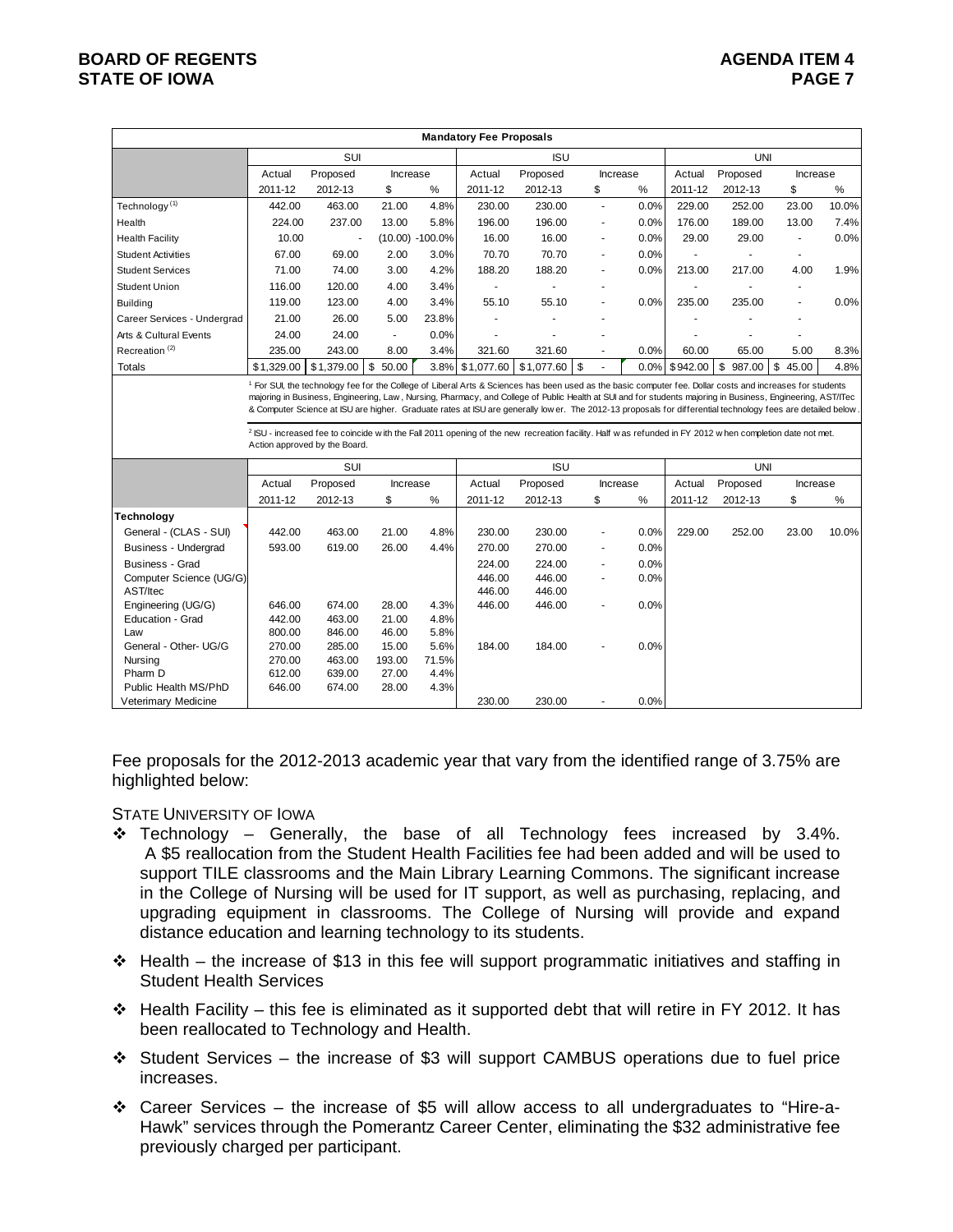IOWA STATE UNIVERSITY

❖ No changes in mandatory fees are proposed.

# UNIVERSITY OF NORTHERN IOWA

- Technology –the \$23 increase in this fee will allow for expansion and enhancement of wireless access in academic and congregation areas, replace existing 100Mb network for student labs with 1000Mb connectivity, and budget for end of cycle replacement of wireless and wired network equipment.
- $\cdot \cdot$  Health this fee increase of \$13 will expand student access for health services, in particular mental health services.
- Recreation the \$5 increased fee will maintain the current program and respond to growing rates of student participation, particularly the growing Sport Club program.

# **Estimated Cost of Attendance**

Iowa Code §262.9(18) requires the Board to publish the estimated total cost of attending the Regent universities, including room and board and other costs, at the same time that it publishes final tuition and mandatory fees.

Based on the preceding tuition proposal and university projected increases for room, board, and other costs, the following table estimates the total cost of attendance for a resident undergraduate student.

Other costs, as quantified for financial aid calculations, include the universities' estimates of student costs for books, supplies, transportation, and personal expenses.

|            |                                |            | 2012-13 Academic Year<br><b>Resident Undergraduate</b><br><b>Estimated Cost of Attendance</b> |             |          |          |
|------------|--------------------------------|------------|-----------------------------------------------------------------------------------------------|-------------|----------|----------|
|            | Tuition                        | Room &     | Other                                                                                         | Estimated   | \$       | ℅        |
|            | & Fees*                        | Board**    | Costs**                                                                                       | Totals**    | Increase | Increase |
| <b>SUI</b> | \$8,057.00                     | \$8,430.00 | \$4,700.00                                                                                    | \$21,187.00 | \$775.00 | 3.8%     |
| <b>ISU</b> | 7,725.60                       | 7,878.00   | 3,516.00                                                                                      | 19,119.60   | 599.00   | 3.2%     |
| <b>UNI</b> | 7,635.00                       | 7,686.00   | 4,132.00                                                                                      | 19,453.00   | 577.00   | 3.1%     |
|            |                                |            |                                                                                               |             |          |          |
| Average    | \$7,805.87                     | \$7,998.00 | \$4,116.00                                                                                    | \$19,919.87 | \$650.24 | 3.4%     |
|            | *<br>Proposed<br>** Estimated. |            |                                                                                               |             |          |          |

Tuition-Related Miscellaneous Charges have been combined with Non Tuition-Related Miscellaneous Charges and will be proposed as Academic and Administrative Fees in a separate agenda item.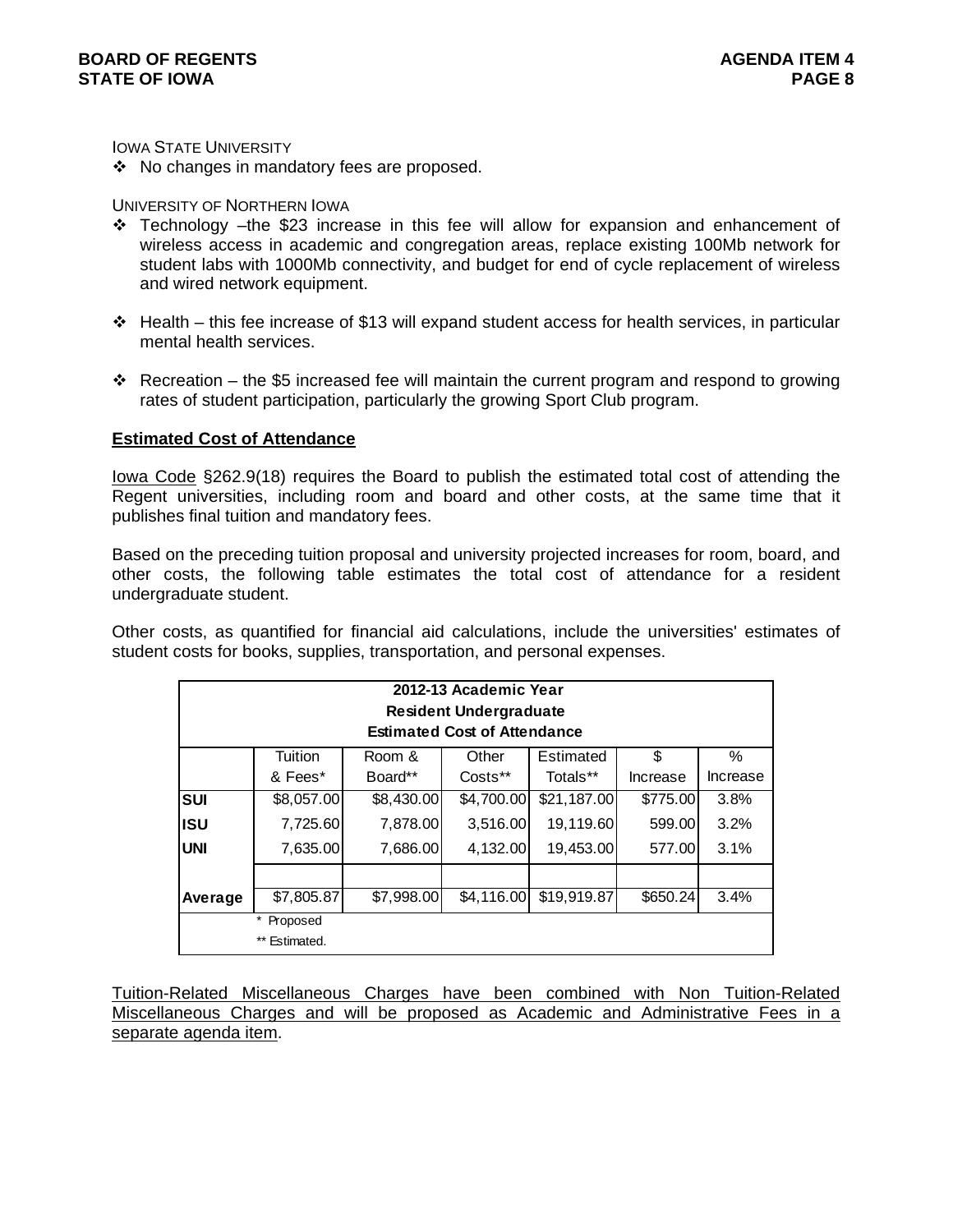# **BOARD OF REGENTS**<br>STATE OF IOWA **AGENDA ITEM 4 STATE OF IOWA**

|                                                                                       |                                   |                       |                         |               |                            |                      |                                                     |                                                                                |                                                         | Proposed Tuition and Mandatory Fees<br>Board of Regents, State of lowa |                       |                             |                           |                                 |                       |                       |                                                    |                                                  |                         |                                                                                     |                                           |
|---------------------------------------------------------------------------------------|-----------------------------------|-----------------------|-------------------------|---------------|----------------------------|----------------------|-----------------------------------------------------|--------------------------------------------------------------------------------|---------------------------------------------------------|------------------------------------------------------------------------|-----------------------|-----------------------------|---------------------------|---------------------------------|-----------------------|-----------------------|----------------------------------------------------|--------------------------------------------------|-------------------------|-------------------------------------------------------------------------------------|-------------------------------------------|
|                                                                                       | <b>TUITION</b>                    |                       |                         |               |                            |                      |                                                     |                                                                                | Academic Year 2012-13                                   | <b>MANDATORY FEES</b>                                                  |                       |                             |                           |                                 |                       |                       | <b>TOTALS</b>                                      |                                                  | <b>TOTALS</b>           |                                                                                     |                                           |
|                                                                                       | Base Tuition   hcrease<br>FY 2013 | ↮                     | <b>h</b> crease<br>$\%$ | δØ<br>Technol |                            | Health<br>Facility   | Student<br>Services<br>Activities<br><b>Student</b> | Student<br>Jhion                                                               | Building                                                | Career<br>Services                                                     | Arts &<br>Cultural    | Recreation                  | Professional<br>Enhancemt | Current Total<br>Mandatory      | Mandatory<br>Total    | \$ Increase           | Mandatory<br>Current<br>Tuition &<br>Increase<br>% | Proposed<br>Tuition &<br>Mandatory               |                         | in Tuition &<br>\$ Increase<br>Mandatory                                            | In Tuition &<br>$%$ Increase<br>Mandatory |
| UNIVERSITY OF IOWA                                                                    |                                   | in Tuition in Tuition |                         | <u>දී</u>     | Heath<br>Fee               | Fee                  | Fee<br>Fee                                          | Ĝ۹                                                                             | <b>Lee</b>                                              | Fee                                                                    | Events                | Fee                         | Fee                       | Fees                            | Fees                  | of Fees               | Fees<br>of Fees                                    | Fees                                             | Fees                    |                                                                                     | Fees                                      |
| Undergraduate Resident - Business                                                     | 7,678                             | 1,242<br>⊷            | 19.30%                  |               | 237                        |                      | ස                                                   | 4                                                                              | 123                                                     |                                                                        |                       |                             |                           | 1,480                           | 1,535                 | 78                    | 3.7%                                               | 7,916                                            | ↮<br>9,213              | 297                                                                                 | 16.38%                                    |
| Undergraduate Resident - Business (upper division)                                    | 8,980                             | 806                   | 9.86%                   | $\frac{1}{2}$ |                            |                      |                                                     | $\frac{8}{2}$ $\frac{8}{2}$                                                    |                                                         | $\frac{8}{8}$ ន                                                        | ಸ $\vert$ ಸ $\vert$ ಸ | $\frac{2}{3}$ $\frac{2}{3}$ |                           | 1,480                           |                       | 95                    | ക<br>3.7%                                          | 9,654                                            | ക<br>10,515             |                                                                                     |                                           |
| Undergraduate Resident - CLAS                                                         | 6,678                             | 242                   | 3.75%                   |               | $\frac{23}{23}$            | $\cdot$              | <b>8</b> පි                                         | 치 보                                                                            | $123$                                                   |                                                                        |                       |                             |                           | 1,329                           | 1,535                 | ន                     | 3.8%                                               | 7,765                                            | 8,057                   | <b>&amp;</b> 28                                                                     | 3.76%                                     |
| Jndergraduate Resident - Engineering                                                  | 6,678                             | 242                   | 3.75%                   |               | 237                        | $\cdot$              | ස                                                   | $\approx$<br>$\overline{z}$                                                    | 123                                                     | 26                                                                     | $^{14}$               | 243                         |                           | 1,533                           | 1,590                 | 57                    | 3.7%                                               | 7,969                                            | 8,268                   |                                                                                     | 3.75%                                     |
| Undergraduate Resident - Engineering (sophomore)                                      | 7,716                             | 280                   | 3.75%                   |               |                            |                      | ශ                                                   | $\overline{5}$<br>$\overline{r}$                                               | 123                                                     | $\approx$                                                              |                       | 243                         |                           | 1,533                           | 1,590                 | 57                    | 3.7%                                               | 8,969                                            | 9.306                   |                                                                                     | 3.76%                                     |
| Indergraduate Resident - Engineering (upper division)                                 | 8,824                             | $320\,$               | 3.75%                   |               | $\frac{23}{23}$            |                      | 888                                                 | 치치                                                                             | $ 3 $ $ 3 $ $ 3 $                                       |                                                                        |                       | <b>3월 3월</b>                |                           | $533\,$                         | $\frac{80}{150}$      | $5\overline{6}$       |                                                    | $\frac{10,037}{9,819}$                           | 10,414                  | $rac{37}{548}$                                                                      |                                           |
| <b>Jndergraduate Resident - Nursing</b>                                               | 8,988                             | 326                   | 3.75%                   |               |                            |                      |                                                     |                                                                                |                                                         |                                                                        |                       |                             |                           | /91'l                           |                       | <u>ន្ត្រ</u>          | $\frac{3.7\%}{19.2\%}$                             |                                                  | $\frac{10,367}{27,435}$ |                                                                                     |                                           |
| <b>Jndergraduate Nonresident - Business</b>                                           |                                   | 2,130                 | 8.96%                   |               |                            |                      |                                                     |                                                                                |                                                         |                                                                        |                       |                             |                           | 1,480                           |                       |                       |                                                    |                                                  |                         |                                                                                     | 8.659                                     |
| Indergraduate Nonresident - Business (upper division)                                 | 27,302                            | 1,716                 | 6.71%                   |               | 237                        |                      |                                                     | $\overline{z}$                                                                 |                                                         |                                                                        |                       | 243                         |                           | 1,480                           | 1,535                 | œ,                    | 3.7%                                               | 27,066<br>25,099                                 | 28,837                  | 1771                                                                                | 6.54                                      |
| <b>Journal Advisement</b> - CLAS                                                      | 24,900                            | 1,130                 | 4.75%                   |               | $\frac{27}{23}$            |                      | 8888                                                | 777                                                                            | 23                                                      |                                                                        |                       | 243<br>243                  |                           | 1,329                           | 1,379                 | $^{76}$ $\rm{g}$      | 3.8%                                               |                                                  | 26,279                  | 0811                                                                                | 4.70%                                     |
| Jndergraduate Nonresident - Engineering - freshman                                    | 24,900                            | 1,130                 | 4.75%                   |               |                            |                      |                                                     |                                                                                |                                                         |                                                                        |                       |                             |                           | 1,533                           |                       |                       | 3.7%                                               | 25,303                                           | 26,490                  | 1,187                                                                               | 4.69                                      |
| Indergraduate Nonresident - Engineering (sophomore)                                   | 25,946<br>27,202                  | 1,176<br>1,234        | 4.75%<br>4.75%          |               | 237<br>237                 |                      |                                                     | 74                                                                             | 123                                                     | ଞ୍ଜ ଞ୍ଜ ଞ୍ଜ ଞ୍ଜ ଞ୍ଜ ଞ୍ଜ ଞ୍ଜ                                            |                       |                             |                           | 1,533<br>1,533                  | 1,590<br>1,590        | 29                    | 3.7%<br>3.7%                                       | 26,303<br>27,501                                 | 27,536<br>28,792        | 1,233<br>1,291                                                                      | 4.69<br>4.69                              |
| Jndergraduate Nonresident - Engineering (upper division                               |                                   |                       |                         |               |                            |                      |                                                     |                                                                                |                                                         |                                                                        |                       |                             |                           |                                 |                       |                       |                                                    |                                                  |                         |                                                                                     |                                           |
| Jndergraduate Nonresident - Nursing                                                   | 27,254                            | 1,236                 | 4.75%                   |               | 737                        |                      |                                                     | <b>z</b>                                                                       | $\overline{23}$<br>123                                  |                                                                        |                       | $\frac{1}{2}$ $\frac{1}{2}$ |                           | $\frac{80}{11}$<br><u>/sr'i</u> | 1,379<br>1,235        | $\frac{22}{39}$       | 19.2%                                              | 27,175                                           | 28,633                  | 458                                                                                 | 5.37                                      |
| Graduate Resident                                                                     | 7,900<br>006'/                    | 286                   | 3.75%<br>3.75%          |               | 237<br>237                 | $\ddot{\phantom{a}}$ |                                                     | 74<br>$\overline{1}$                                                           |                                                         | $\bar{z}$<br>Ġ,                                                        |                       |                             | 8                         |                                 |                       |                       | 3.3%<br>3.3%                                       | 018'8                                            | 9,135<br>9,313          |                                                                                     | 3.69<br>3.69                              |
| Graduate Resident - Education<br>Graduate Resident - CLAS                             | 9,370                             | 286<br>340            | 3.75%                   |               |                            |                      |                                                     |                                                                                |                                                         |                                                                        |                       |                             | CO.                       | 1,368                           | 1,413<br>1,413        | \$1                   |                                                    | 8,982                                            |                         |                                                                                     | $370^{\circ}$                             |
| Graduate Resident - Engineering                                                       | 7,900                             | 286                   | 3.74%                   |               | $\frac{237}{237}$          |                      | 8888888                                             | 회형 회회회회회회회회회회회회회회회회회회회회회회회회회회<br>74                                            | $\frac{1}{2}$ $\frac{1}{2}$ $\frac{1}{2}$ $\frac{1}{2}$ | $\ddot{\phantom{a}}$                                                   |                       |                             | 88888888888               | 1.572 88                        |                       | $48$ $\frac{1}{2}$    | 3.3%                                               | $\frac{10,398}{9,186}$<br>$\frac{9,186}{24,340}$ | $\frac{10,783}{9,524}$  | 3583                                                                                | 3.68                                      |
| Graduate Nonresident                                                                  | 24,064                            | <b>Z60</b>            | 4.75%                   |               |                            |                      |                                                     | 보,                                                                             |                                                         |                                                                        |                       |                             |                           |                                 | $1,824$<br>$1,235$    |                       | 3.3%                                               |                                                  | 25,299                  | <b>F51</b>                                                                          | 4.68                                      |
| Graduate Nonresident - CLAS                                                           | 24,064                            | 092                   | 4.75%                   |               | 737                        |                      |                                                     | $\overline{1}$                                                                 |                                                         |                                                                        |                       |                             |                           |                                 | 1,413                 | 45                    | 3.3%                                               |                                                  | 25,477                  | 131                                                                                 | 4.67                                      |
| Graduate Nonresident - Education                                                      | 25,562                            | 1,160                 | 4.75%                   |               | $\frac{27}{23}$            |                      |                                                     | $\frac{1}{74}$                                                                 | $\frac{23}{23}$                                         |                                                                        |                       |                             |                           | 1,368                           | 1,413                 |                       | 3.3%                                               | 25,770                                           | 26,975                  | 1,205                                                                               | 4.68                                      |
| Graduate Nonresident - Engineering                                                    | 24,064                            | 1,092                 | 4.75%                   |               |                            |                      |                                                     |                                                                                |                                                         |                                                                        |                       |                             |                           | 1,572                           | 1,624                 |                       | 3.3%                                               | 24,544                                           | 25,688                  | #F1                                                                                 | 4.66                                      |
| laster of Accountancy Resident                                                        | 12,784                            | 462                   | 3.75%                   |               | 237                        |                      | 888888888                                           | $\vert z \vert$                                                                | $\frac{28}{2}$                                          |                                                                        |                       |                             |                           | 961'1                           | 1,235                 | $\frac{15}{2}$ ង នៃ ន | <b>9'6E</b>                                        | 13,518                                           | 14,019                  | 50                                                                                  |                                           |
| Master of Accountancy Nonresident                                                     | 28,360                            | ,286                  | 4.75%                   |               | 237                        |                      |                                                     | 1치                                                                             |                                                         |                                                                        |                       |                             |                           | $\frac{80}{11}$                 | $\frac{125}{25}$      |                       | 33%                                                | 28,270                                           | 29,595                  |                                                                                     | 4,69                                      |
| <b>Joctor of Physical Therapy Resident</b>                                            | 13,532                            | 490                   | 3.75%                   |               | 27                         |                      |                                                     | H                                                                              |                                                         |                                                                        |                       |                             |                           | 1,196                           | 1,235                 | ន $ 3 $               | 3.3%                                               | 14,238                                           | 14,767                  |                                                                                     |                                           |
| Doctor of Physical Therapy Nonresiden                                                 | 28,446                            | 290                   | 4.75%                   |               | 237                        |                      |                                                     | $\vert z \vert$                                                                | $ z $ $ z $ $ z $                                       | $\overline{\phantom{a}}$                                               |                       |                             |                           | 1,196                           | 0.235                 |                       | 3.3%                                               | 28,352                                           | 29,681                  | $3.88$ និយ                                                                          | 4.69                                      |
| Master of Nursing Programs Nonresident<br><b>Vlaster of Nursing Programs Resident</b> | 14,094<br>29,742                  | 510<br>350            | 3.75%<br>4.75%          |               | $\frac{237}{237}$          |                      |                                                     | 치지                                                                             |                                                         |                                                                        |                       |                             |                           | 1,196                           | $\frac{1,413}{1,413}$ | $rac{27}{27}$         | 18.1%<br>18.1%                                     | 14,780<br>29,588                                 | $15,507$<br>31,155      |                                                                                     | 5.30%<br>4.92                             |
| Master of Health Administration Resident                                              | 12,214                            | $44$                  | 3.75%                   |               |                            |                      |                                                     |                                                                                |                                                         |                                                                        |                       |                             |                           | 1,196                           |                       |                       |                                                    |                                                  | 13,449                  |                                                                                     | 3.719                                     |
| Master of Health Administration Nonresident                                           | 27,826                            | 1,262                 | 4.75%                   |               |                            | $\cdot$              |                                                     |                                                                                |                                                         | $\cdot$                                                                |                       |                             |                           |                                 |                       |                       |                                                    |                                                  | 29,061                  |                                                                                     | 4.69%                                     |
| Master of Public Health Resident                                                      | 12.100                            | 438                   | 3.75%                   |               | 237<br>237                 |                      | 888                                                 | $\frac{14}{74}$                                                                | <b>222</b><br>23                                        |                                                                        |                       | 243<br>243                  | s s s s s                 | 1,196                           | $\frac{188}{128}$     | នានា                  | $\frac{3.3\%}{3.3\%}$                              | $\frac{12,968}{27,760}$                          | 13,335                  | $rac{20}{47}$                                                                       | 3.71                                      |
| Master of Public Health Nonresident                                                   | 27,706                            | 256                   | 4.75%                   |               | 237                        |                      | ස                                                   | $\overline{z}$                                                                 | 123                                                     |                                                                        |                       | 243                         |                           | 1,196                           | 1235                  | 99                    | 3.3%                                               | 27,646                                           | 28,941                  |                                                                                     | 4.68%                                     |
| Master of Speech Pathology Resident                                                   | 9,746                             | 352                   | 3.75%                   |               | 237                        |                      | <b>es</b>                                           | $\boldsymbol{\Sigma}$                                                          | 123                                                     |                                                                        |                       | 243                         |                           | 896'                            | 1,413                 | $\overline{4}$        | 3.3%                                               | 10,762                                           | 11,159                  | 295                                                                                 | 3.69                                      |
| Master of Speech Pathology Nonresident                                                | 25,944                            | 1,176                 | 4,75%                   |               | $\sqrt{37}$                |                      | 8                                                   | $\overline{z}$                                                                 | 123                                                     |                                                                        |                       |                             |                           | 1,368                           | 1,413                 | $\frac{4}{5}$         | 3.3%                                               | 26,136                                           | 27,357                  | $\overline{z}$                                                                      | 4.67                                      |
| Doctor of Audiology Resident                                                          | 9,746                             | 352                   | 3.75%                   |               | 237                        |                      | <b>es</b>                                           | $\overline{7}$                                                                 | 123                                                     |                                                                        |                       | 243                         | <b>CS</b>                 | 1,368                           | 1,413                 | $\overline{4}$        | 3.3%                                               | 10,762                                           | 11,159                  | 397                                                                                 | 3.699                                     |
| Doctor of Audiology Nonresident                                                       | 25,944                            | 1,176                 | 4.75%                   |               |                            |                      | 888                                                 |                                                                                | 123                                                     |                                                                        |                       |                             |                           | 1,368<br>1,196<br>1,196         | 1,413                 | 45                    | 3.3%                                               | 26,136                                           | $27,\!357$              |                                                                                     | 4.67%                                     |
| Doctor of Nursing Practice Resident                                                   | 16,360                            | 592                   | 3.75%                   |               |                            |                      |                                                     |                                                                                |                                                         |                                                                        |                       |                             |                           |                                 | 1,413                 | $\frac{27}{217}$      | 18.1%                                              | 16,964                                           | 17,773                  |                                                                                     | $4.77$ <sup>9</sup>                       |
| Doctor of Nursing Practice Nonresident                                                | 33,350                            | 1,512                 | 4.75%                   |               |                            |                      |                                                     |                                                                                |                                                         |                                                                        |                       |                             |                           |                                 | 1,413                 |                       | 18.1%                                              | 33,034                                           | 34,763                  |                                                                                     | 5.239                                     |
| Other Public Health MS and PhD Resident                                               | $\frac{7,900}{24,064}$            | 286<br>1,092          | 3.75%                   |               | $ \bar{z} \bar{z} \bar{z}$ |                      | 88                                                  | 회회회회회<br>$\frac{1}{7}$ $\frac{1}{7}$ $\frac{1}{7}$ $\frac{1}{7}$ $\frac{1}{7}$ | 123                                                     | $\mathcal{L}$                                                          |                       | $ 3 $ $ 3 $ $ 3 $ $ 3 $     | g g g g g                 | 1,572                           | 1,624                 | <b>22</b><br>23       | $3.3%$<br>$3.3%$                                   | $\frac{9,186}{24,544}$                           | 9,524<br>25,688         | $\sqrt{\frac{1}{2}}$ $\sqrt{\frac{1}{2}}$ $\sqrt{\frac{1}{2}}$ $\sqrt{\frac{1}{2}}$ | 3.68%                                     |
| Other Public Health MS and PhD Nonresident                                            |                                   |                       | 4.75%                   |               |                            |                      |                                                     |                                                                                |                                                         |                                                                        |                       |                             |                           |                                 |                       |                       |                                                    |                                                  |                         |                                                                                     |                                           |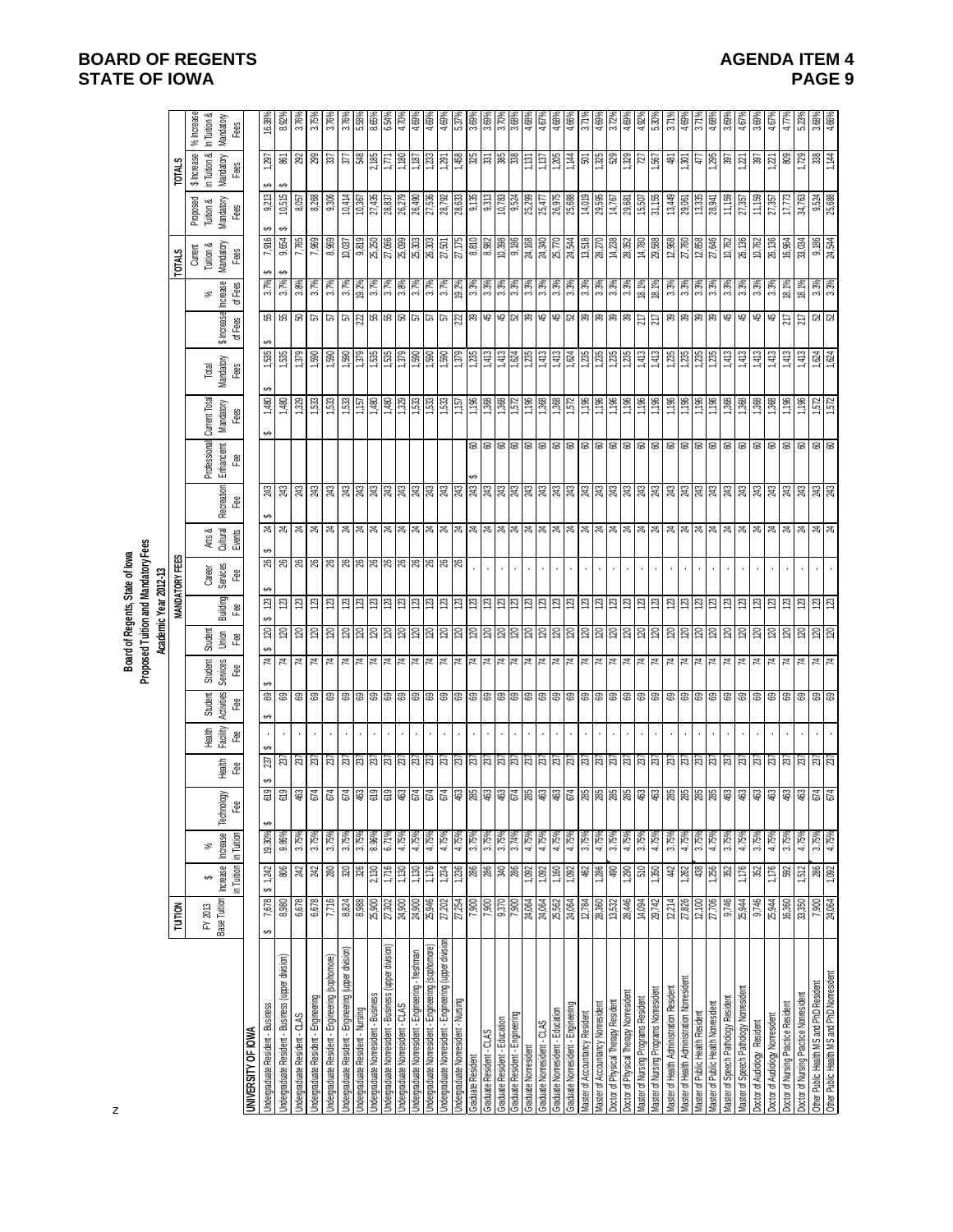|                                       |                         |                                                 |       |                  |                             |                          |                                             |                                         |                                          | Board of Regents, State of lowa     |                              |                                           |                                                                  |                   |                            |                                |                       |                                           |                                            |                                                  |                                                |
|---------------------------------------|-------------------------|-------------------------------------------------|-------|------------------|-----------------------------|--------------------------|---------------------------------------------|-----------------------------------------|------------------------------------------|-------------------------------------|------------------------------|-------------------------------------------|------------------------------------------------------------------|-------------------|----------------------------|--------------------------------|-----------------------|-------------------------------------------|--------------------------------------------|--------------------------------------------------|------------------------------------------------|
|                                       |                         |                                                 |       |                  |                             |                          |                                             |                                         | Academic Year 2012-13                    | Proposed Tuition and Mandatory Fees |                              |                                           |                                                                  |                   |                            |                                |                       |                                           |                                            |                                                  |                                                |
|                                       | <b>TUITION</b>          |                                                 |       |                  |                             |                          |                                             |                                         |                                          | <b>MANDATORY FEES</b>               |                              |                                           |                                                                  |                   |                            |                                |                       | <b>TOTALS</b>                             |                                            | <b>TOTALS</b>                                    |                                                |
|                                       | Base Tuition<br>FY 2013 | Increase Increase<br>in Tuition in Tuition<br>ക | వ్    | Technology<br>۴e | Health<br>ea<br>F           | Facility<br>Health<br>€€ | Activities Services<br>ee<br>Student<br>ee, | Student<br>Jnion<br>æ<br><b>Student</b> | Building<br>෫                            | Services<br>Career<br>Ĝ۹            | Arts &<br>Cultural<br>Events | <b>Recreation</b><br>Fæ                   | Professional Current Total<br>Enhancemt   Mandatory<br><u>දී</u> | Fees              | Mandatory<br>Total<br>Fees | \$ Increase Increase<br>ofFees | of Fees<br>$\%$       | Mandatory<br>Current<br>Tuition &<br>Fees | Mandatory<br>Proposed<br>Tuition &<br>Fees | in Tuition &<br>Mandatory<br>\$ Increase<br>Fees | % hcrease<br>In Tuition &<br>Mandatory<br>Fees |
| <b>JNIVERSITY OF IOWA</b>             |                         |                                                 |       |                  |                             |                          |                                             |                                         |                                          |                                     |                              |                                           |                                                                  |                   |                            |                                |                       |                                           |                                            |                                                  |                                                |
| <b>MBA Resident</b>                   | 18,758                  |                                                 | 3.75% |                  |                             |                          |                                             | 74                                      | $\frac{1}{2}$                            |                                     |                              |                                           |                                                                  | 1,136             | 1,175                      |                                |                       | 19,216                                    | 19,933                                     |                                                  |                                                |
| <b>MBA Nonresident</b>                | 34,420                  | 6744                                            | 3.75% | 285              | <b>SZ</b><br>SZ             |                          | ෂ ෂ                                         | 74                                      | $\frac{23}{2}$<br><u> ସ</u>              |                                     | ಸ  ಸ                         | $\frac{1}{28}$                            |                                                                  | 1,136             | 1,175                      | జె∣జె                          | $3.4%$<br>$3.4%$      | 34,312                                    | 35,595                                     | $\frac{177}{1,283}$                              | $\frac{3.73%}{3.74%}$                          |
| Dentistry Resident                    | 35,020                  | 1,266                                           | 3.75% |                  |                             |                          | ශ                                           | 74                                      | 123<br>120                               |                                     | 24                           |                                           |                                                                  | 1,136             | 1,175                      | æ                              | 3.4%                  | 34,890                                    | 36,195                                     | 1,305                                            | 3.74%                                          |
| Dentistry Nonresiden                  | 57,202                  | 2,068                                           | 3.75% | 88 第第            | $\frac{2}{3}$ $\frac{2}{3}$ |                          | ශ                                           | $\overline{z}$                          | $\frac{1}{2}$ $\frac{1}{2}$<br>$\approx$ |                                     | $\mathbb{Z}$                 | $\frac{1}{8}$ $\frac{1}{8}$ $\frac{1}{8}$ |                                                                  | 1,136             | 1,175                      | æ                              | 3.4%                  | 56,270                                    | 58,377                                     | 2,107                                            | 3.74%                                          |
| Law Resident                          | 25,608                  | 976                                             | 3.75% |                  |                             | $\overline{\phantom{a}}$ |                                             | 4                                       | 021                                      |                                     |                              |                                           |                                                                  | 1,666             | 1,736                      | RR                             | 4.2%                  | 26,348                                    | 27,344                                     | 996                                              | 3.78%                                          |
| Law Nonresident                       | 46,056                  | 1,666                                           | 3.75% |                  |                             |                          | ឌ ឌ                                         | 4                                       | $\approx$                                |                                     | ನ ಸ                          |                                           |                                                                  | 999'L             | 1,736                      |                                | 4.2%                  | 46,056                                    | 47,792                                     | 1,736                                            | 3.77%                                          |
| Medicine Resident                     | 31,550                  | 1,222                                           | 4.03% |                  |                             |                          |                                             | 4                                       |                                          |                                     |                              |                                           |                                                                  | 1,136             | 1,175                      |                                | 3.4%                  | 31,464                                    | 32,725                                     | $\frac{1}{2}$                                    | 4.01%                                          |
| Medicine Nonresident                  | 47,614                  | 1,472                                           | 3.19% | 88888            | ន <mark>្តា</mark> ន ន្ត្រា |                          | ෂ ෂ                                         | ∣≭                                      | $\frac{23}{2}$<br>$\frac{8}{12}$         |                                     | ম ম                          | <u>ञ्च श्रु श्रु</u>                      |                                                                  | 1,136             | 9211                       | $R$  ន ន                       | 3.4%                  | 47,278                                    | 48,789                                     | $\frac{15}{2}$                                   | 3.20%                                          |
| Physician Assistant - Resident        | 13,270                  | 480                                             | 3.75% |                  |                             | $\cdot$                  | 88                                          | $\overline{r}$                          | $\approx$                                |                                     |                              |                                           |                                                                  | 1,196             | 1,235                      |                                |                       | 13,986                                    | 14,505                                     | 579                                              | 3.71%                                          |
| Physician Assistant -Nonresident      | 27,904                  | 1,266                                           | %9/r  |                  |                             |                          |                                             | 74                                      | $\frac{18}{2}$<br>071                    |                                     | $\frac{3}{24}$               |                                           | <u>ေ</u> ေ                                                       | $\frac{1}{1,196}$ | 1,235                      |                                | $\frac{3.3\%}{3.3\%}$ | 27,834                                    | 29,139                                     | 1,305                                            | 4.69%                                          |
| Pharm. D. Resident                    | 20,652                  | 746                                             | 3.75% | 639              | 237                         |                          | ශ                                           | 74                                      | 123<br>$\approx$                         |                                     | $\boldsymbol{\mu}$           | $243\,$                                   |                                                                  | 1,478             | 1,529                      | 5                              | 3.5%                  | 21,384                                    | 22,181                                     | 161                                              | 3.73%                                          |
| Pharm. D. Nonresident                 | 38,502                  | 1,392                                           | 3.75% | 639              | 237                         |                          | ස                                           | 4                                       | 123<br>120                               |                                     | 24                           | æ,                                        |                                                                  | 1,478             | 1,529                      | ৯                              | 3.5%                  | 38,588                                    | 40,031                                     | $\ddot{4}$                                       | 3.74%                                          |
| OFF-CAMPUS DEGREE PROGRAM RATES       |                         |                                                 |       |                  |                             |                          |                                             |                                         |                                          |                                     |                              |                                           |                                                                  |                   |                            |                                |                       |                                           |                                            |                                                  |                                                |
| Undergraduate - Business              |                         |                                                 |       |                  |                             |                          |                                             |                                         |                                          |                                     |                              |                                           |                                                                  |                   |                            |                                |                       |                                           |                                            |                                                  |                                                |
| Entrepreneurial Management-BBA Online | 8,980                   | 806                                             | 9.86% | 619              |                             |                          |                                             |                                         |                                          |                                     |                              |                                           |                                                                  | 593               | 619                        | æ                              | 4.4%                  | 8,767                                     | 9,599                                      | 82                                               | 9.49%                                          |
| Jndergraduate - CLAS                  |                         |                                                 |       |                  |                             |                          |                                             |                                         |                                          |                                     |                              |                                           |                                                                  |                   |                            |                                |                       |                                           |                                            |                                                  |                                                |
| Bachelor of Liberal Studies           | 6,678                   | 242                                             | 3.75% | 463              |                             |                          |                                             |                                         |                                          |                                     |                              |                                           |                                                                  | #                 | 463                        | 21                             | 4.8%                  | 6,878                                     | 7,141                                      | 263                                              | 3.82%                                          |
| Bachelor of Applied Studies           | 6,678                   | 242                                             | 3.75% | 463              |                             |                          |                                             |                                         |                                          |                                     |                              |                                           |                                                                  | $42\,$            | 463                        | $\overline{\sim}$              | 4.8%                  | 6,878                                     | 7,141                                      | 263                                              | 3.82%                                          |
| Liberal Studies Interest              | 6,678                   | 242                                             | 3.75% | 463              |                             |                          |                                             |                                         |                                          |                                     |                              |                                           |                                                                  | $\#$              | 463                        | Z                              | 4.8%                  | 6,878                                     | 7,141                                      | 263                                              | 3.82%                                          |
| Off-Campus Program                    | 6,678                   | 242                                             | 3.75% | 463              |                             |                          |                                             |                                         |                                          |                                     |                              |                                           |                                                                  | 寻                 | 463                        | Z                              | 4.8%                  | 6,878                                     | 7,141                                      | 263                                              | 3.82%                                          |
| Jndergraduate - CCOM                  |                         |                                                 |       |                  |                             |                          |                                             |                                         |                                          |                                     |                              |                                           |                                                                  |                   |                            |                                |                       |                                           |                                            |                                                  |                                                |
| Radiation Sciences-BS Online          | 6,678                   | 242                                             | 3.75% | 285              |                             |                          |                                             |                                         |                                          |                                     |                              |                                           |                                                                  | 270               | 285                        | 15                             | 5.6%                  | 6,706                                     | 6,963                                      | 257                                              | 3.83%                                          |
| Jndergraduate - Nursing               |                         |                                                 |       |                  |                             |                          |                                             |                                         |                                          |                                     |                              |                                           |                                                                  |                   |                            |                                |                       |                                           |                                            |                                                  |                                                |
| Nursing-RN to BSN                     | 8,988                   | 326                                             | 3.75% | 463              |                             |                          |                                             |                                         |                                          |                                     |                              |                                           |                                                                  | 270               | \$                         | $\frac{8}{3}$                  | 71.5%                 | 8,932                                     | 9,451                                      | $519$                                            | 5.81%                                          |
| Graduate - CLAS                       |                         |                                                 |       |                  |                             |                          |                                             |                                         |                                          |                                     |                              |                                           |                                                                  |                   |                            |                                |                       |                                           |                                            |                                                  |                                                |
| Social Work-Master Off-Campus         | 7,900                   | 286                                             | 3.75% | 463              |                             |                          |                                             |                                         |                                          |                                     |                              |                                           |                                                                  | #                 | \$                         | 2                              | 4.8%                  | 8,056                                     | 8,363                                      | $307\,$                                          | 3.81%                                          |
| Off-Campus Program                    | 7,900                   | 286                                             | 3.75% | 463              |                             |                          |                                             |                                         |                                          |                                     |                              |                                           |                                                                  | #                 | $\mathfrak{S}$             | 2                              | 4.8%                  | 8,056                                     | 8,363                                      | $307\,$                                          | 3.81%                                          |
| Graduate - Education                  |                         |                                                 |       |                  |                             |                          |                                             |                                         |                                          |                                     |                              |                                           |                                                                  |                   |                            |                                |                       |                                           |                                            |                                                  |                                                |
| Educational Administration            | 9,820                   | 790                                             | 8.75% | 463              |                             |                          |                                             |                                         |                                          |                                     |                              |                                           |                                                                  | a,                | \$                         | 21                             | 4.8%                  | 9,472                                     | 10,283                                     | $\overline{\overline{\overline{8}}}$             | 8.56%                                          |
| Special Education                     | 9,820                   | 790                                             | 8.75% | 463              |                             |                          |                                             |                                         |                                          |                                     |                              |                                           |                                                                  | 寻                 | €₿                         | $\overline{\sim}$              | 4.8%                  | 9,472                                     | 10,283                                     | $\overline{\overline{\delta}}$                   | 8.56%                                          |
| Vlaster of Nursing Programs           |                         |                                                 |       |                  |                             |                          |                                             |                                         |                                          |                                     |                              |                                           |                                                                  |                   |                            |                                |                       |                                           |                                            |                                                  |                                                |
| Nursing-Master of Science Online      | 14,094                  | 510                                             | 3.75% | 463              |                             |                          |                                             |                                         |                                          |                                     |                              |                                           |                                                                  | $270\,$           | 463                        | $\overline{\mathbf{g}}$        | 71.5%                 | 13,854                                    | 14,557                                     | 703                                              | 5.07%                                          |

# **BOARD OF REGENTS**<br> **BOARD OF REGENTS**<br> **BOARD OF IOWA**<br> **BOARD OF IOWA**<br>
PAGE 10 **STATE OF IOWA**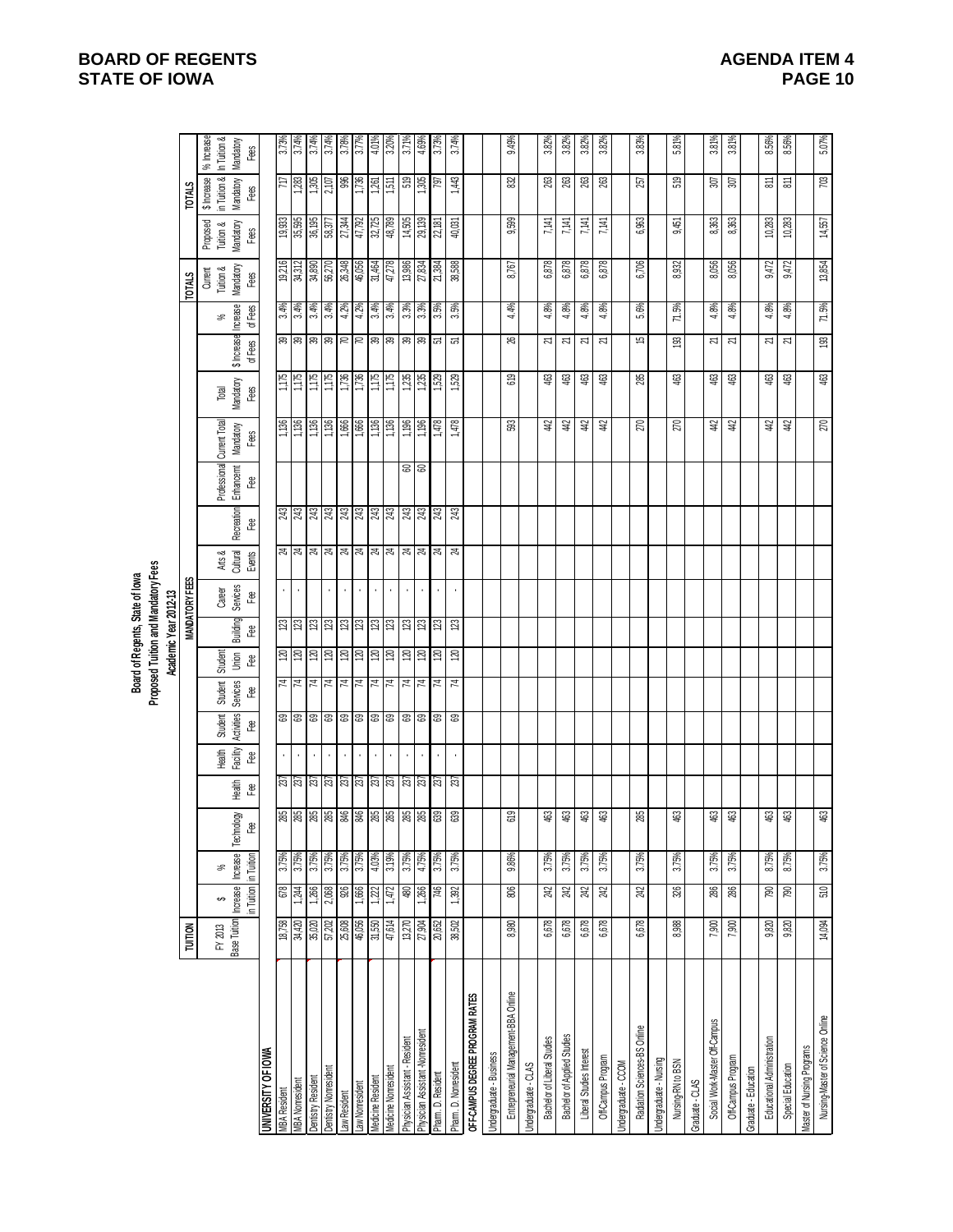|                                                                                                                 |                         |                            |                                |                                                     |                          |                           |                              |                           |                        | Board of Regents, State of lowa                                                                 | Proposed Tuition and Mandatory Fees |                              |                                                                        |                                                                                                     |                                                                                                            |                        |                           |                                                                                                                                 |                                                                                        |                                                                                                                 |                                                      |
|-----------------------------------------------------------------------------------------------------------------|-------------------------|----------------------------|--------------------------------|-----------------------------------------------------|--------------------------|---------------------------|------------------------------|---------------------------|------------------------|-------------------------------------------------------------------------------------------------|-------------------------------------|------------------------------|------------------------------------------------------------------------|-----------------------------------------------------------------------------------------------------|------------------------------------------------------------------------------------------------------------|------------------------|---------------------------|---------------------------------------------------------------------------------------------------------------------------------|----------------------------------------------------------------------------------------|-----------------------------------------------------------------------------------------------------------------|------------------------------------------------------|
|                                                                                                                 |                         |                            |                                |                                                     |                          |                           |                              |                           |                        | Academic Year 2012-13                                                                           |                                     |                              |                                                                        |                                                                                                     |                                                                                                            |                        |                           |                                                                                                                                 |                                                                                        |                                                                                                                 |                                                      |
|                                                                                                                 | <b>TUITION</b>          |                            |                                |                                                     |                          |                           |                              |                           |                        | <b>MANDATORY FEES</b>                                                                           |                                     |                              |                                                                        |                                                                                                     |                                                                                                            |                        |                           | <b>TOTALS</b>                                                                                                                   |                                                                                        | <b>TOTALS</b>                                                                                                   |                                                      |
|                                                                                                                 | Base Tuition<br>FY 2013 | in Tuition<br>hcrease<br>↮ | Increase<br>in Tuition<br>$\%$ | Technology<br>Fee                                   | Heath<br>Fee             | Health<br>Facility<br>Fee | Student<br>Activities<br>Fee | Student<br>Services<br>දී | Student<br>Jnion<br>Fæ | Building<br>Fee                                                                                 | Career<br>Services<br>Fee           | Arts &<br>Cultural<br>Events | Fee<br>Recreation                                                      | Professional Current Total<br>Enhancemt Mandatory<br>Fees                                           | Mandatory<br>Total<br>Fees                                                                                 | \$ Increase<br>of Fees | Increase<br>of Fees<br>వ్ | Tuition &<br>Mandatory<br>Current<br>Fees                                                                                       | Proposed<br>Tuition &<br>Mandatory<br>Fees                                             | in Tuition &<br><b>Mandatory</b><br>\$ Increase                                                                 | $%$ Increase<br>In Tuition &<br>Mandatory<br>Fees    |
| OWA STATE UNIVERSITY                                                                                            |                         |                            |                                |                                                     |                          |                           |                              |                           |                        |                                                                                                 |                                     |                              |                                                                        |                                                                                                     |                                                                                                            |                        |                           |                                                                                                                                 |                                                                                        |                                                                                                                 |                                                      |
| Undergraduate Resident                                                                                          | 6,648<br>↮              | 240<br>↮                   | 3.75%                          |                                                     | ↮                        | 9                         | ↮                            | ↮<br>188.20<br>ക          |                        | \$55.10                                                                                         | ↮                                   | ↮                            | 321.60                                                                 | $\frac{1,077.60}{1,117.60}$<br>↮                                                                    |                                                                                                            |                        |                           | 7,485.60<br>7,525.60                                                                                                            | $\frac{7,725.60}{7,765.60}$                                                            | 240.00                                                                                                          |                                                      |
| Undergraduate Resident - Business                                                                               | 6,648                   |                            | 3.75%                          |                                                     |                          | $\mathfrak{g}$            | $\frac{70.70}{70.70}$        | 188.20                    |                        | 55.10                                                                                           |                                     |                              |                                                                        |                                                                                                     | $\frac{1,077.60}{1,117.60}$                                                                                |                        | $0.0%$<br>$0.0%$          |                                                                                                                                 |                                                                                        |                                                                                                                 | $3.2\%$<br>$3.2\%$                                   |
| Undergraduate Resident - Business - upper division                                                              | 8,290                   |                            | 3.75%                          |                                                     |                          |                           |                              | 188.20                    |                        |                                                                                                 | í.                                  |                              |                                                                        |                                                                                                     | 1,117.60                                                                                                   |                        |                           |                                                                                                                                 | 09'101'6                                                                               | 300.00                                                                                                          |                                                      |
| Undergraduate Resident - Engineering (lower division)<br>Undergraduate Resident - Engineering (upper division)  | 6,648                   | ន្ត $\frac{1}{8}$ ន្ត្រ    | 3.75%<br>3.75%<br>3.75%        | $rac{2}{28}$ $rac{2}{28}$ $rac{4}{36}$ $rac{4}{36}$ |                          | 99999                     | $\frac{56}{12}$              | 188.20                    |                        | $\frac{15}{15}$ $\frac{15}{15}$ $\frac{15}{15}$ $\frac{15}{15}$ $\frac{15}{15}$ $\frac{15}{15}$ |                                     |                              | 321.80<br> <br> 121.90<br> 221.90                                      | $\begin{array}{l} 1,117.60 \\ 1,293.60 \\ 1,293.60 \\ 1,293.60 \\ 1,293.60 \\ 1,293.60 \end{array}$ | $\begin{array}{r} 1,293.60 \\ 1,293.60 \\ \hline 1,293.60 \\ 1,293.60 \\ \end{array}$                      |                        |                           | $\begin{array}{l} 9,107,60 \\ \hline 7,701,60 \\ 9,787,80 \\ \hline 7,701,60 \\ \hline 7,701,60 \\ \hline 8,285,60 \end{array}$ | 10,107.60                                                                              | 240.00                                                                                                          |                                                      |
|                                                                                                                 |                         |                            |                                |                                                     |                          |                           |                              | 188.20                    |                        |                                                                                                 | ï                                   |                              |                                                                        |                                                                                                     |                                                                                                            |                        |                           |                                                                                                                                 |                                                                                        |                                                                                                                 |                                                      |
| Undergraduate Resident - AST/I-Tec (lower division)<br>Undergraduate Resident - Comp Science                    | 6,648<br>6,648          | 240<br>$\frac{1}{20}$      | 3.75%                          | 446<br>446                                          |                          | 91                        | 07.02                        | 188.20                    |                        |                                                                                                 |                                     |                              | 321.60<br>321.60                                                       |                                                                                                     |                                                                                                            |                        |                           |                                                                                                                                 | 09 176'2<br>7,941.60                                                                   | $\frac{240.00}{ }$<br>240.00                                                                                    |                                                      |
| Undergraduate Resident - AST/I-Tec (upper division)                                                             | 7,838                   | S#G                        | 12.10%                         | 446                                                 |                          | g)                        | 70.70                        | 188.20                    |                        | 55.10                                                                                           |                                     |                              | 321.60                                                                 | 1,293.60                                                                                            | 1,293.60                                                                                                   |                        | 0.0%                      |                                                                                                                                 | 9,131.60                                                                               | 846.00                                                                                                          | $\frac{1}{22}$                                       |
| Undergraduate Resident - Architecture                                                                           | 7,048                   | 0#9                        | 9.99%                          |                                                     |                          | 9                         |                              | 188.20                    |                        | 55.10                                                                                           |                                     |                              |                                                                        |                                                                                                     | 1,077.60                                                                                                   |                        | 0.0%                      |                                                                                                                                 | 8,125.60                                                                               |                                                                                                                 | 8.59                                                 |
| Undergraduate Nonresident                                                                                       | 18,760                  | 480                        | 2.63%                          | $\frac{230}{270}$                                   |                          | $\cong$                   | $\frac{20.70}{70.70}$        | 188.20                    |                        | 55.10                                                                                           |                                     |                              | 321.60<br>321.60<br>321.60                                             | $\frac{1,077.60}{1,077.60}$ $\frac{1,177.60}{1,171.60}$ 08.571.50                                   | 1,077.60                                                                                                   |                        | $0.0\%$                   | 7,485.60<br>19,357.60                                                                                                           | 19,837.60                                                                              | 640.00                                                                                                          | 2.5%                                                 |
| Undergraduate Nonresident - Business                                                                            | 18,760<br>20,364        | $\frac{480}{522}$          | $\frac{2.63\%}{2.63\%}$        |                                                     |                          | 9                         | 70.70                        | 188.20                    |                        | 55.10                                                                                           |                                     |                              |                                                                        |                                                                                                     | $\frac{1,117.60}{1,117.60}$                                                                                |                        | $\frac{0.0\%}{0.0\%}$     | $\frac{19,397.60}{20,959.60}$                                                                                                   | $\frac{19,877,60}{21,481,60}$                                                          | 480.00                                                                                                          | $rac{59}{2.59}$                                      |
| Undergraduate Nonresident - Business - upper division                                                           |                         |                            |                                |                                                     |                          | 5                         |                              |                           |                        |                                                                                                 | ï                                   |                              |                                                                        |                                                                                                     |                                                                                                            |                        |                           |                                                                                                                                 |                                                                                        |                                                                                                                 |                                                      |
| Undergraduate Nonresident - Engineering (lower division)                                                        | 18,760                  | $\frac{80}{2}$             | 2.63%                          | $446$                                               |                          | 9                         | 70.70                        | 188.20                    |                        | 55.10                                                                                           |                                     |                              | 321.60                                                                 |                                                                                                     | 1,293.60                                                                                                   |                        |                           |                                                                                                                                 | 09'020'02                                                                              | 480.00                                                                                                          | $2.5^{\circ}$                                        |
| Undergraduate Nonresident - Engineering (upper division                                                         | 20,796                  | 08t                        |                                |                                                     |                          | 9                         | $\frac{0200}{0200}$          | 188.20                    |                        |                                                                                                 |                                     |                              |                                                                        |                                                                                                     |                                                                                                            |                        | $0.0\%$                   | 21,557.60<br>19,573.60                                                                                                          | 22,089.60                                                                              | 532.00                                                                                                          | 2.5%<br>2.5%                                         |
| <b>Jndergraduate Nonresident - Comp Science</b>                                                                 | 18,760                  |                            | $\frac{88}{2.63\%}$            | 448 448                                             |                          | ٩                         |                              | 188.20                    |                        |                                                                                                 |                                     |                              | <mark>ន</mark> ្ទា ន្ទា ន្ទា ន្ទា ន្ទា<br>ឆ្កា ឆ្ក ឆ្ក ឆ្ក ឆ្ក ឆ្ក ឆ្ក | $\frac{1,293.60}{1,293.60}$ $\frac{1,293.60}{1,293.60}$ $\frac{1,293.60}{1,077.60}$                 | $\begin{array}{l} 1,293.60 \\ 1,293.60 \\ 1,293.60 \\ 1,293.60 \\ \hline 1,293.60 \\ 1,077.60 \end{array}$ |                        |                           |                                                                                                                                 | 20,053.60                                                                              | 480.00                                                                                                          |                                                      |
| Undergraduate Nonresident - ASTI/-Tec (lower division)<br>Undergraduate Nonresident - ASTI/-Tec(upper division) | 18,760<br>19,944        | $\frac{1}{2}$              |                                |                                                     |                          | 9                         | 70.70                        | 188.20                    |                        |                                                                                                 |                                     |                              |                                                                        |                                                                                                     |                                                                                                            |                        | $0.0\%$<br>$0.0\%$        | 19,573.60<br>20,157.60                                                                                                          | 20,053.60                                                                              | 480.00                                                                                                          | $2.5\%$<br>5.4%                                      |
|                                                                                                                 |                         |                            |                                |                                                     |                          | 5                         | 70.70                        |                           |                        |                                                                                                 |                                     |                              |                                                                        |                                                                                                     |                                                                                                            |                        |                           |                                                                                                                                 | $\frac{21,237.60}{20,237.60}$                                                          | Ð                                                                                                               |                                                      |
| Undergraduate Nonresident - Architecture                                                                        | 19,160                  |                            | 4.81%                          | 230                                                 |                          | 9                         | 70.70                        | 188.20                    |                        |                                                                                                 |                                     |                              |                                                                        |                                                                                                     |                                                                                                            |                        |                           | 19,357.60                                                                                                                       |                                                                                        | 880.00                                                                                                          |                                                      |
| Graduate Resident                                                                                               | 7,756<br>9,416          | 80<br>340                  | 3.75%                          | 184                                                 |                          | 5                         | 70.70                        | 188.20                    |                        |                                                                                                 |                                     |                              |                                                                        | $\frac{1,031.60}{1,071.60}$                                                                         | 1,031.60                                                                                                   |                        | $0.0\%$                   | 8,507.60<br>10,147.60                                                                                                           | 8,787.60                                                                               | 280.00                                                                                                          | 3.3%                                                 |
| Graduate Resident - Business                                                                                    |                         |                            | 3.75%                          | 224<br>446                                          |                          | 16                        | 07'02                        | 188.20                    |                        |                                                                                                 |                                     |                              |                                                                        |                                                                                                     |                                                                                                            |                        |                           |                                                                                                                                 | 10,487.60                                                                              |                                                                                                                 | 3.4%                                                 |
| Graduate Resident - Engineering                                                                                 | 8,940                   | 324                        | 3.75%                          |                                                     |                          | ؋                         | 70.70                        | 188.20                    |                        | 55.10                                                                                           |                                     |                              | 321.60                                                                 | 1,293.60                                                                                            | 1,293.60                                                                                                   |                        | 0.0%                      | 9,909.60                                                                                                                        | 10,233.60                                                                              | 324.00                                                                                                          | 3.3%                                                 |
| Graduate Resident - Comp Science                                                                                | 7,756                   | 280                        | 3.75%                          | $446$                                               |                          | 5                         | 70.70                        | 188.20                    |                        | 55.10                                                                                           |                                     |                              | 321.60                                                                 | 1,293.60                                                                                            | 1,293.60                                                                                                   |                        | $0.0\%$                   | 8,769.60                                                                                                                        | 9,049.60                                                                               | 280.00                                                                                                          | 3.2%                                                 |
| Graduate Resident - Architecture<br>Graduate Nonresident                                                        | 8,156<br>19,696         | <b>POS</b>                 | 9.10%<br>2.63%                 | <b>181</b>                                          |                          | 9                         | $\frac{0200}{0200}$          | 188.20<br>188.20          |                        | 55.10                                                                                           |                                     |                              | 321.60                                                                 | $\begin{array}{r} 1,031.60 \\ 1,031.60 \\ 1,071.60 \\ 1,293.60 \\ 1,293.60 \\ 1,031.60 \end{array}$ | 1,031.60<br>1,031.60                                                                                       |                        | $0.0\%$                   | 8,507.60                                                                                                                        | 09.187.00<br>20,727.60                                                                 | 680.00<br>504.00                                                                                                | $\frac{8}{2}$ .5%                                    |
| Graduate Nonresident - Business                                                                                 |                         | 546                        |                                |                                                     |                          | ې                         |                              |                           |                        |                                                                                                 |                                     |                              |                                                                        |                                                                                                     | 1,071.60                                                                                                   |                        |                           | 21,863.60                                                                                                                       |                                                                                        |                                                                                                                 |                                                      |
|                                                                                                                 | 21,338                  |                            | 2.63%                          | $\frac{44}{44}$                                     |                          | $\frac{9}{2}$             | 70.70                        | 188.20                    |                        | 55.10                                                                                           |                                     |                              |                                                                        |                                                                                                     |                                                                                                            |                        | 0.0%                      |                                                                                                                                 | 22,409.60                                                                              | 546.00                                                                                                          | $2.5^{\circ}$<br>2.5%                                |
| Graduate Nonresident - Engineering                                                                              | 20,814                  | 534                        | 2.63%                          |                                                     |                          | $\frac{6}{5}$             | 70.70                        | 188.20<br>188.20          |                        |                                                                                                 |                                     |                              |                                                                        |                                                                                                     |                                                                                                            |                        | $0.0\%$<br>$0.0\%$        | 21,573.60                                                                                                                       | 22,107.60                                                                              | 00'189                                                                                                          |                                                      |
| Graduate Nonresident - Comp Science<br>Graduate Nonresident - Architecture                                      | 19,696<br>20,096        | 804                        | 2.63%                          |                                                     |                          | 5<br>9                    | 70.70                        | 188.20                    |                        | $\frac{10}{15}$<br>$\frac{10}{15}$                                                              |                                     |                              | elelelel<br> alalalalal                                                |                                                                                                     | $\frac{1,293.60}{1,293.60}$                                                                                |                        | $0.0\%$                   | 20,485.60                                                                                                                       | 20,989.60<br>21,127.60                                                                 | 504.00<br>904.00<br>∽                                                                                           | 2.5%                                                 |
| Veterinary Medicine Resident                                                                                    |                         |                            | 6.00%                          |                                                     |                          | 9                         | 70.70                        |                           |                        |                                                                                                 |                                     |                              |                                                                        |                                                                                                     | 1,077.60                                                                                                   |                        | 0.0%                      |                                                                                                                                 | 09'189'61                                                                              |                                                                                                                 | $5.7\%$                                              |
| Veterinary Medicine Resident - 4th year                                                                         | 18,504<br>27,351        | 8PS'                       | 6.00%                          | $\frac{8}{28}$                                      |                          | ٩                         |                              | 188.20<br>188.20          |                        | 55.10                                                                                           |                                     |                              | 321.60<br>321.60                                                       | $1,077.60$<br>$7,077.60$                                                                            | 1,077.60                                                                                                   |                        | 0.0%                      | 18,533.60<br>26,880.60                                                                                                          | 28,428.60                                                                              | 1,548.00<br>1,548.00                                                                                            |                                                      |
| Veterinary Medicine Nonresident                                                                                 | 41,390                  |                            | 3.50%                          | $230$                                               |                          |                           |                              | 188.20                    |                        |                                                                                                 |                                     |                              | $\frac{321.60}{321.60}$                                                |                                                                                                     |                                                                                                            |                        | $0.0\%$                   |                                                                                                                                 |                                                                                        |                                                                                                                 | 3.4%                                                 |
| Veterinary Medicine Nonresident - 4th year                                                                      | 49,719                  | $\frac{1,400}{1,880}$      | 3.50%                          |                                                     |                          | 99                        | $\frac{20.70}{70.70}$        |                           |                        | 55.10                                                                                           |                                     |                              |                                                                        | $\frac{1,077.60}{1,077.60}$                                                                         | $\frac{1,077.60}{1,077.60}$                                                                                |                        |                           | 41,067.60<br>49,116.60                                                                                                          | $\begin{array}{c c c c c} 42,467.60 & 1,400.00 \\ 50,796.60 & 1,680.00 \\ \end{array}$ |                                                                                                                 |                                                      |
|                                                                                                                 |                         |                            |                                |                                                     |                          |                           |                              |                           |                        |                                                                                                 |                                     |                              |                                                                        |                                                                                                     |                                                                                                            |                        |                           |                                                                                                                                 |                                                                                        |                                                                                                                 |                                                      |
| UNIVERSITY OF NORTHERN IOWA                                                                                     |                         |                            |                                |                                                     |                          |                           |                              |                           |                        |                                                                                                 |                                     |                              |                                                                        |                                                                                                     |                                                                                                            |                        |                           |                                                                                                                                 |                                                                                        |                                                                                                                 |                                                      |
| Undergraduate Resident                                                                                          | 6,648                   | 240                        | 3.75%                          |                                                     |                          | 6Z                        |                              | 217                       |                        | 235                                                                                             | ↮                                   |                              | 65                                                                     | 00'756                                                                                              | 00'486                                                                                                     | 45.00                  | 4.8%                      | 7,350.00                                                                                                                        | 00 989' L                                                                              |                                                                                                                 |                                                      |
| Undergraduate Resident - Business - upper division                                                              | 8,204                   |                            | 3.75%                          |                                                     |                          | ଅ                         |                              | 217                       |                        |                                                                                                 |                                     |                              |                                                                        | 00'766                                                                                              |                                                                                                            | 45.00                  | 4.8%                      | 8,850.00                                                                                                                        | 00.161,6                                                                               |                                                                                                                 | 3.9%                                                 |
| Undergraduate Nonresident<br>Undergraduate Nonresident - Business - upper division                              | 15,734<br>17,290        | $\frac{296}{570}$          | $\frac{3.75\%}{3.75\%}$        |                                                     |                          |                           |                              | $\frac{25}{25}$           |                        |                                                                                                 |                                     |                              |                                                                        | 942.00<br>942.00                                                                                    | 001286<br>001286<br>↮                                                                                      | $45.00$<br>$45.00$     | $\frac{4.8%}{4.8%}$       | 16,106.00<br>17,606.00                                                                                                          | $\frac{16,721.00}{18,277.00}$                                                          |                                                                                                                 |                                                      |
|                                                                                                                 |                         |                            |                                |                                                     |                          |                           |                              |                           |                        |                                                                                                 |                                     |                              |                                                                        |                                                                                                     | ⊷                                                                                                          |                        |                           |                                                                                                                                 |                                                                                        |                                                                                                                 |                                                      |
| Graduate Resident                                                                                               | 7,756                   |                            | 3.75%                          |                                                     |                          | $R$ $R$ $R$ $R$           |                              |                           |                        |                                                                                                 |                                     |                              |                                                                        |                                                                                                     | 00/286                                                                                                     |                        |                           | 8,418.00                                                                                                                        | 8,743.00                                                                               |                                                                                                                 |                                                      |
| Graduate Resident - Business                                                                                    | 9,312                   | 336                        | 3.75%<br>3.75%<br>3.75%        | <b>a a a a a a a</b>                                | <b>B B B B B B B B B</b> |                           |                              | $217$<br>$217$            |                        | <b>នី នី នី នី នី នី</b>                                                                        |                                     |                              |                                                                        | 942.00                                                                                              | 001 186<br>001 186<br>001 186<br>Θ,                                                                        | $4500$<br>$4500$       | $\frac{4.8\%}{4.8\%}$     | 9,918.00<br>17,352.00<br>18,852.00                                                                                              | $\begin{array}{c} 10,299.00 \\ 18,013.00 \\ \hline 19,569.00 \end{array}$              | $\frac{1}{8}$ $\frac{1}{8}$ $\frac{1}{8}$ $\frac{1}{8}$ $\frac{1}{8}$ $\frac{1}{8}$ $\frac{1}{8}$ $\frac{1}{8}$ | <br> အိုးအို  အို  အို  အို<br> ကြို  ကြို  အို  အို |
| Graduate Nonresident<br>Graduate Nonresident - Business                                                         | 17,026<br>18.582        |                            |                                |                                                     |                          | ន $\overline{8}$          |                              |                           |                        |                                                                                                 |                                     | $\bar{\epsilon}$             |                                                                        |                                                                                                     | ↮                                                                                                          |                        |                           |                                                                                                                                 |                                                                                        |                                                                                                                 |                                                      |
|                                                                                                                 |                         | 672                        |                                |                                                     |                          |                           |                              |                           |                        |                                                                                                 |                                     |                              |                                                                        |                                                                                                     |                                                                                                            |                        |                           |                                                                                                                                 |                                                                                        |                                                                                                                 |                                                      |

| <b>SITY OF NORTHER</b>                    |        |     |     |                      |          |        |   |     |     |   |   |        |           |   |                 |       |            |                      |                |      |      |
|-------------------------------------------|--------|-----|-----|----------------------|----------|--------|---|-----|-----|---|---|--------|-----------|---|-----------------|-------|------------|----------------------|----------------|------|------|
| rate Resident                             | 6.648  | 240 | 75% | s<br>ន្ល             | Ą<br>189 | ę<br>ಔ | Ą | 217 | 235 | Ð | A | ఴ      | 942.00    |   | ຣຸ<br>88        | 45.00 | 59<br>4.8% | 8<br>7,350.          | 8<br>635       | 285  | 3.9% |
| late Resident - Business - upper division | 204    |     | ř,  | ន្ត្រី ន្ត្រ         | 189      | සු     | ٠ | 217 | 235 |   |   | 89     | 942.00    | Ą | ຮຸ<br>587       | 45.00 | 4.8%       | 8,850.00             | S<br>191<br>္တ | 末    | 3.9% |
| Jate Nonresident                          | 5.734  | ត   | 75% |                      | 189      | 29     | , | 217 | 235 | , |   | 65     | 942.00    |   | S<br>88         | 45.00 | 4.8%       | 106.00<br><u>َبُ</u> | S<br>16,721    | 615  | 3.8% |
| lonresident - Business - upper division   | 17.290 | 626 | Ř   | $\tilde{\mathbb{Z}}$ | 189      | 83     | ï | 217 | 235 |   |   | .<br>ಅ | 942.00    |   | S<br><b>SST</b> | 45.00 | 4.8%       | 8<br>17,606.<br>t    | S<br>18,277    | 57   | 3.8% |
| Resident                                  | .756   | ଞ୍ଚ | 75% | 52                   | 89       | 8      | ı | 217 | 235 |   |   | .<br>ಅ | 942.00    |   | S<br>88         | 45.00 | 1.8%       | 8,418.00             | 8<br>8,743.    | 325  | 3.9% |
| Resident - Business                       | 312    |     | 75% | 352<br>251           | 89       | 83     | ï | 217 | 235 |   |   | .<br>ಅ | 942.00    |   | S<br><b>SST</b> | 45.00 | 4.8%       | 9,918.00             | 8<br>299.<br>₽ | జ్లె | 3.8% |
| Nonresident                               | 17,026 |     | 75% |                      | 189      | ಔ      | ٠ | ä   | 235 |   |   | ఴ      | 942.00    |   | S<br>587        | 45.00 | 4.8%       | 17,352.00            | 8<br>18,013.   | 93   | 3.8% |
| onresident - Business                     | 8.582  | ξ   | ř,  | ន្ល                  | 89       | ಔ      | ı | 217 | 235 |   |   | 8      | g<br>942. |   | S<br>88         | 45.00 | 4.8%       | 200<br>18,852.       | S<br>19,569.   | 717  | 3.8% |
|                                           |        |     |     |                      |          |        |   |     |     |   |   |        |           |   |                 |       |            |                      |                |      |      |

# **BOARD OF REGENTS**<br> **BOARD OF REGENTS**<br> **BOARD OF IOWA**<br> **BOARD OF IOWA STATE OF IOWA**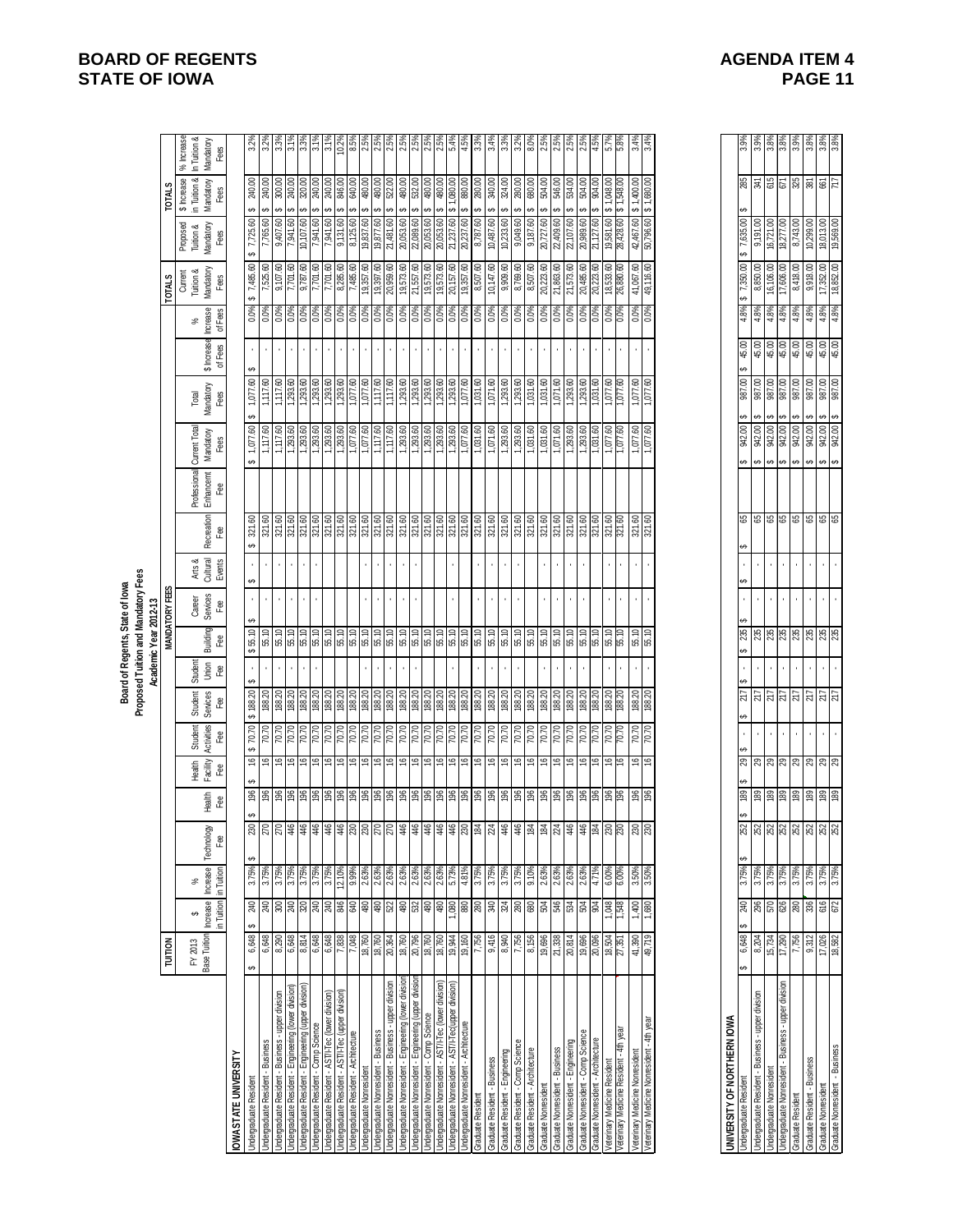# **Part-time Tuition and Mandatory Fees**

The Regent Policy Manual §8.02A directs that residents and nonresidents be charged the same tuition for 0 to 4 credit hours. A flat rate is charged to students taking 0 to 2 credit hours, with charges for 3 and 4 credits progressively higher but remaining the same for resident and nonresident students. Resident and nonresident rates are different for 5 credit hours and above, with the rate differential based on full-time tuition rates.

The intent of the policy is to encourage enrollment at the Regent universities on a part-time basis. Nonresidents in states bordering Iowa are encouraged to take Regent courses at the graduate study centers located in the Quad Cities, Sioux City, and Council Bluffs.

The proposed 2012-13 part-time tuition and fee rates for resident and nonresident undergraduate and graduate courses at the three universities are consistent with the proposed tuition and mandatory fee rates for full-time students.

Undergraduate and professional part-time tuition and mandatory fees are based on 12 credit hours, while graduate part-time rates are based on 9 credit hours.

The proposed mandatory fees for part-time students as well as summer semesters are assessed differently among the universities.

Student Health fees – All universities

 Full fee assessed to all students taking 5 or more hours per semester; for SUI, ISU and UNI; no fee assessed to student taking less than 5 credit hours.

Student Health Facility fees

- SUI full fee assessed to all students taking 5 or more hours per semester; no fee assessed to student taking less than 5 credit hours
- ISU full fee assessed to all students regardless of the number of credit hours taken
- UNI full fee assessed to all students taking 5 or more hours per semester; half of the fee assessed for 4 or fewer credit hours

# All other mandatory fees

For undergraduate students:

- SUI and ISU assessed at 75% of the full semester rates for 6 through 11 hours and at 50% for less than 6 credit hours
- UNI assessed at 75% of full semester rates for 9 through 11 credit hours, at 50% for 6 through 8 hours, and at 25% for less than 6 hours: exception – Building and Recreation fees assessed at full semester rates to all students taking 5 or more hours per semester and at 50% for less than 5 credit hours

For graduate students:

- SUI assessed at 75% of full semester rates for 4 through 8 hours and 50% for less than 4 credit hours
- ISU assessed at 75% of full semester rates for 5 through 8 hours and 50% for less than 5 credit hours
- UNI assessed at 75% of full semester rates for 7 and 8 hours, 50% for 5 and 6 hours, and 25% for less than 5 credit hours; exception – Building and Recreation fees assessed at full semester rates to all students taking 5 or more hours per semester and at 50% for less than 5 credit hours

Summer school

- SUI & ISU computer fees assessed at full semester rate; maximum of other fees at 50%
- UNI assessed at 75% of the full semester rate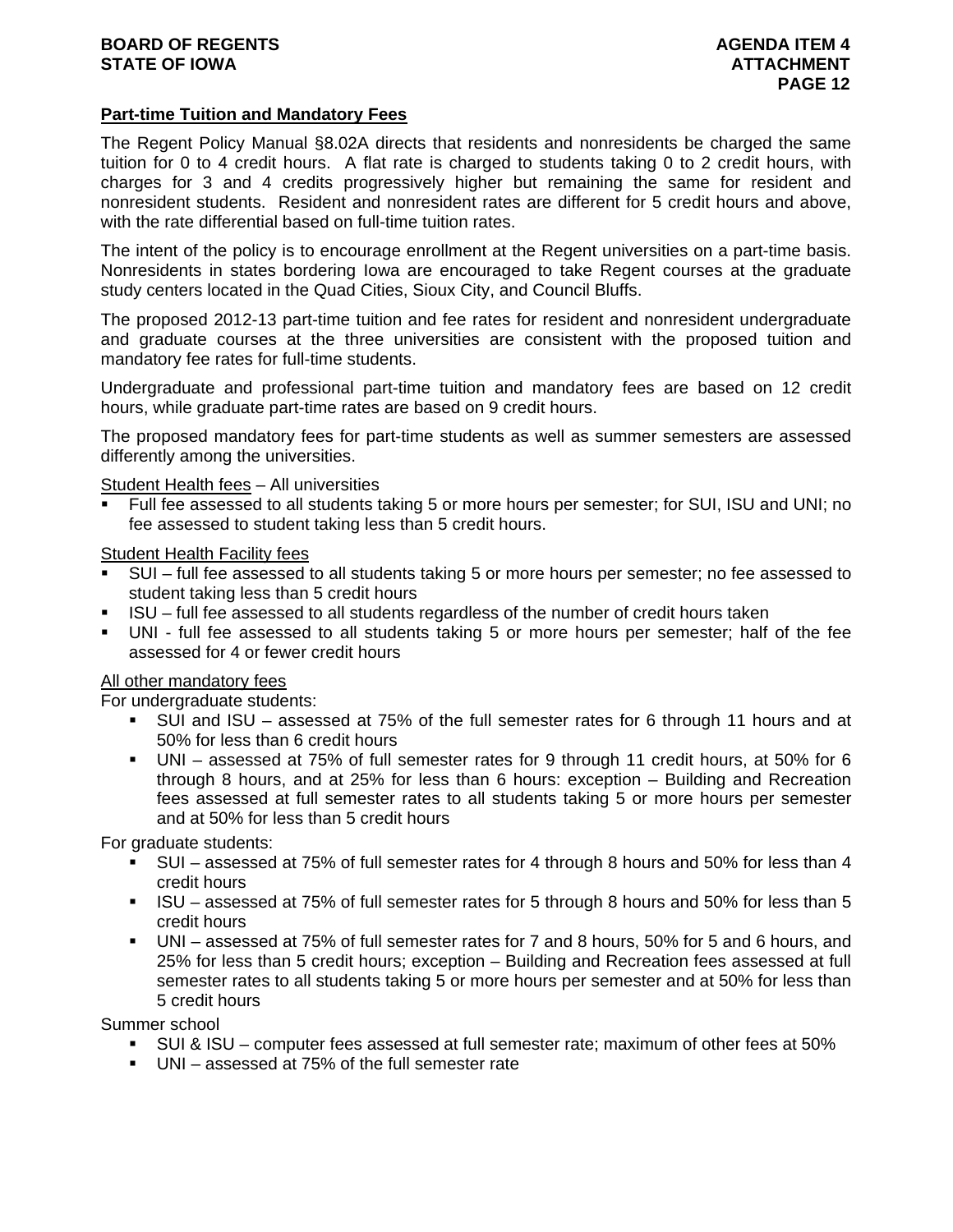# **BOARD OF REGENTS AGENDA ITEM 4**<br> **BOARD OF IOWA**<br> **BOARD OF IOWA STATE OF IOWA**

#### **Proposed Undergraduate Per Hour Resident Tuition and Mandatory Fees Rates Academic Year 2012-13**

|                 |          | <b>SUI</b> |          |          | <b>ISU</b> |          |          | <b>UNI</b> |          |
|-----------------|----------|------------|----------|----------|------------|----------|----------|------------|----------|
|                 |          | Mand.      |          |          | Mand.      |          |          | Mand.      |          |
|                 | Tuition  | Fees       | Total    | Tuition  | Fees       | Total    | Tuition  | Fees       | Total    |
| $12+$ hours     |          |            |          |          |            |          |          |            |          |
| (full semester) | 3.339.00 | 689.50     | 4,028.50 | 3,324.00 | 538.80     | 3,862.80 | 3,324.00 | 493.50     | 3,817.50 |
| 11 hours        | 3.069.00 | 547.25     | 3.616.25 | 3.047.00 | 431.25     | 3.478.25 | 3.047.00 | 435.00     | 3,482.00 |
| 10 hours        | 2,790.00 | 547.25     | 3,337.25 | 2.770.00 | 431.25     | 3,201.25 | 2.770.00 | 435.00     | 3,205.00 |
| 9 hours         | 2.511.00 | 547.25     | 3,058.25 | 2,493.00 | 431.25     | 2,924.25 | 2,493.00 | 435.00     | 2,928.00 |
| 8 hours         | 2.232.00 | 547.25     | 2,779.25 | 2.216.00 | 431.25     | 2.647.25 | 2.216.00 | 376.25     | 2,592.25 |
| 7 hours         | 1.953.00 | 547.25     | 2.500.25 | 1.939.00 | 431.25     | 2,370.25 | 1,939.00 | 376.25     | 2,315.25 |
| 6 hours         | 1.674.00 | 547.25     | 2.221.25 | 1,662.00 | 431.25     | 2.093.25 | 1.662.00 | 376.25     | 2,038.25 |
| 5 hours         | 1,395.00 | 404.00     | 1,799.00 | 1,385.00 | 323.00     | 1,708.00 | 1,385.00 | 317.75     | 1,702.75 |
| 4 hours         | 1,116.00 | 285.50     | 1,401.50 | 1,108.00 | 225.00     | 1,333.00 | 1,108.00 | 141.00     | 1,249.00 |
| 3 hours         | 837.00   | 285.50     | 1,122.50 | 831.00   | 225.00     | 1,056.00 | 831.00   | 141.00     | 972.00   |
| 0-2 hours       | 558.00   | 285.50     | 843.50   | 554.00   | 225.00     | 779.00   | 554.00   | 141.00     | 695.00   |

#### **Proposed Graduate Per Hour Resident Tuition and Mandatory Fees Rates Academic Year 2012-13**

|           |            | <b>SUI</b> |            |          | <b>ISU</b> |          |          | <b>UNI</b> |          |
|-----------|------------|------------|------------|----------|------------|----------|----------|------------|----------|
|           |            | Mand.      |            |          | Mand.      |          |          | Mand.      |          |
|           | Tuition    | Fees       | Total      | Tuition  | Fees       | Total    | Tuition  | Fees       | Total    |
|           |            |            |            |          |            |          |          |            |          |
| 9+ hours  | \$3,950.00 | 617.50     | \$4,567.50 | 3.878.00 | \$515.80   | 4,393.80 | 3,878.00 | \$493.50   | 4,371.50 |
| 8 hours   | \$3.512.00 | 493.25     | \$4,005.25 | 3.448.00 | \$414.00   | 3.862.00 | 3.448.00 | \$435.00   | 3.883.00 |
| 7 hours   | \$3,073,00 | 493.25     | \$3,566.25 | 3,017.00 | \$414.00   | 3,431.00 | 3,017.00 | \$435.00   | 3,452.00 |
| 6 hours   | \$2,634.00 | 493.25     | \$3.127.25 | 2,586.00 | \$414.00   | 3,000.00 | 2,586.00 | \$376.25   | 2,962.25 |
| 5 hours   | \$2,195,00 | 493.25     | \$2,688.25 | 2,155.00 | \$414.00   | 2,569.00 | 2,155.00 | \$376.25   | 2.531.25 |
| 4 hours   | \$1,756.00 | 374.75     | \$2.130.75 | 1.724.00 | \$213.50   | 1.937.50 | 1.724.00 | \$141.00   | 1,865.00 |
| 3 hours   | \$1,317.00 | 249.50     | \$1,566.50 | 1.293.00 | \$213.50   | 1,506.50 | 1.293.00 | \$141.00   | 1,434.00 |
| 0-2 hours | \$878.00   | 249.50     | \$1,127.50 | 862.00   | \$213.50   | 1,075.50 | 862.00   | \$141.00   | 1,003.00 |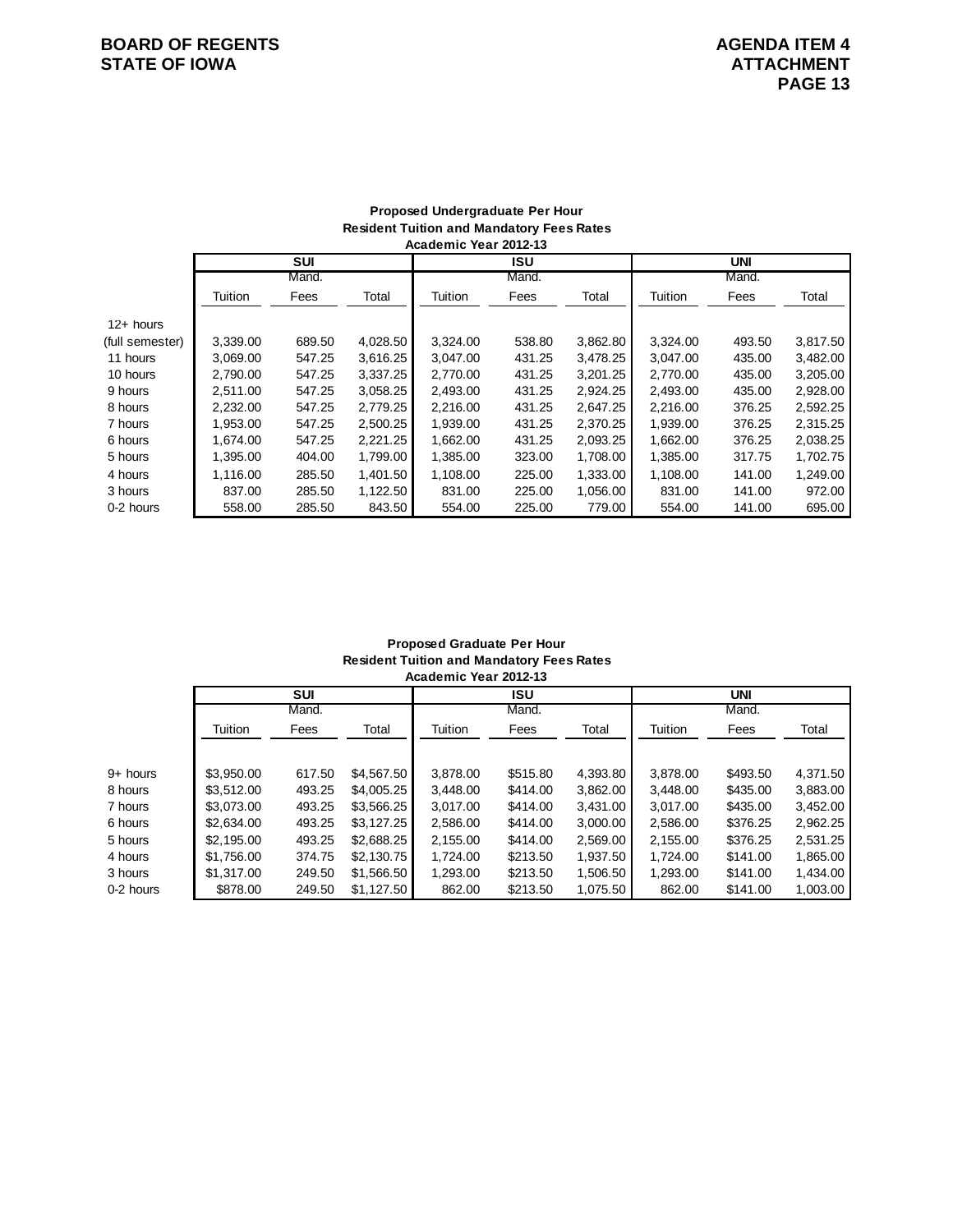# **BOARD OF REGENTS AGENTS** AGENDA ITEM 4 **STATE OF IOWA ATTACHMENT**

# **Additional Information:**

## Board Tuition Policy

The Board tuition policy includes, in part:

The Board will use, as a benchmark in evaluating tuition and fee increases, an inflationary percentage range of the projected HEPI (Higher Education Price Index) as determined by the University of Iowa's Institute for Economic Research, in consultation with economists at Iowa State University and the University of Northern Iowa.

# Higher Education Price Index

HEPI measures the average relative level in the prices of a fixed market basket of goods and services purchased by colleges and universities through current educational and general expenditures excluding research. HEPI documents inflation affecting the higher education industry, allowing colleges and universities to specifically determine the increase in funding required each year to maintain real investment.

Since the Board determines tuition increases well in advance of the actual expenditure of funds, the Board has utilized inflation projections. The Institute for Economic Research at the University of Iowa prepares these projections, which include a range for HEPI.

| <b>HEPI Projections</b>                                         |               |        |  |  |  |
|-----------------------------------------------------------------|---------------|--------|--|--|--|
|                                                                 | Range         | Median |  |  |  |
| FY 2009                                                         | $3.2 - 4.5%$  | 2.3%   |  |  |  |
| FY 2010                                                         | $4.2 - 5.6%$  | 0.9%   |  |  |  |
| FY 2011                                                         | $1.8 - 3.5\%$ | 2.3%   |  |  |  |
| FY 2012**                                                       | $2.8 - 4.1\%$ | 3.4%   |  |  |  |
| FY 2013**                                                       | $2.6 - 4.2%$  | 3.4%   |  |  |  |
| Range is the original projection; Median is actual unless noted |               |        |  |  |  |
| Projected                                                       |               |        |  |  |  |

# Peer Groups

The following table and those on the next two pages represent comparative analyses with the Board-established peer groups; ten other universities are represented in each of the Regent universities peer comparison groups.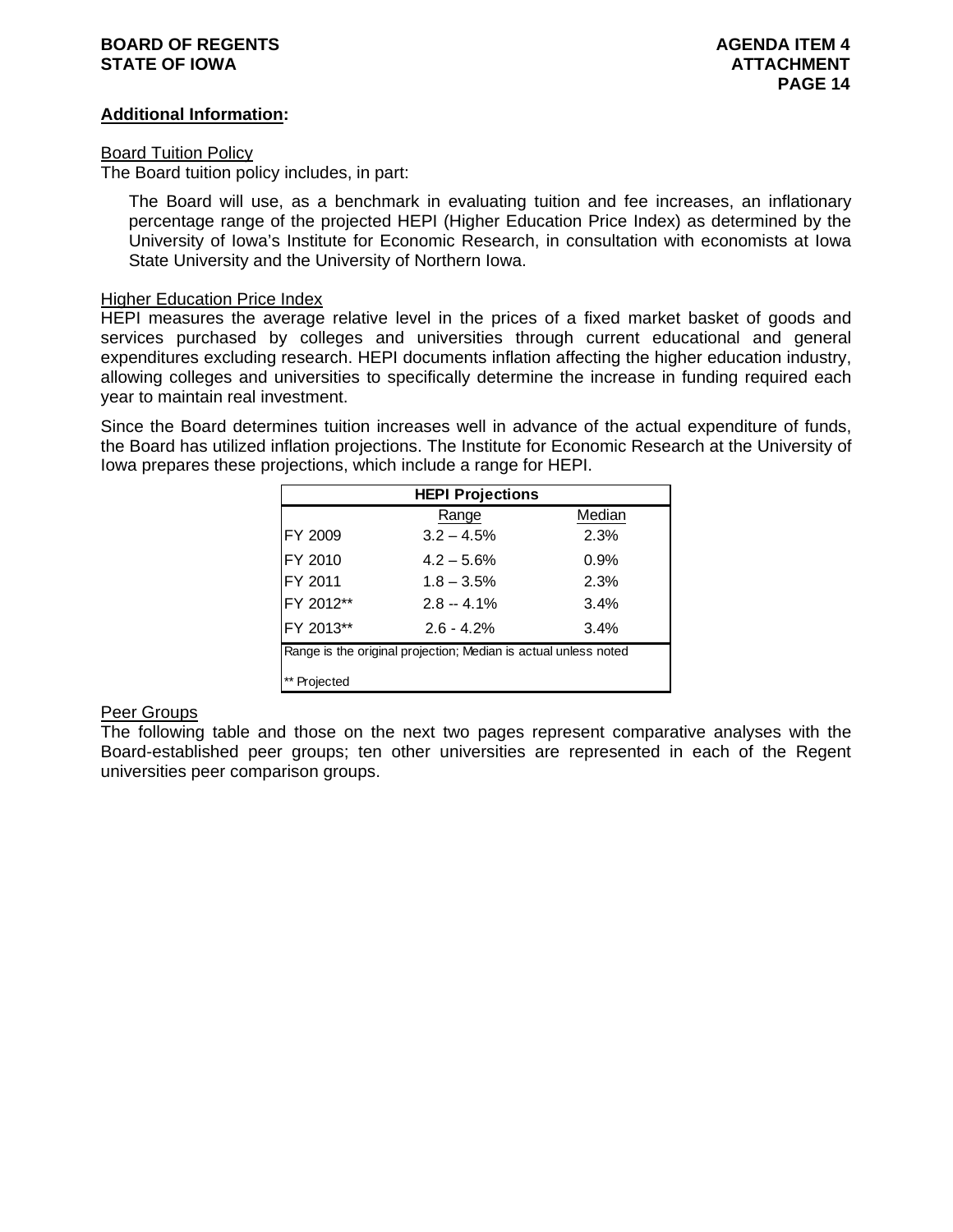| <b>Regent Undergraduate</b>  |          |                             |  |  |  |
|------------------------------|----------|-----------------------------|--|--|--|
| <b>Tuition and Fees</b>      |          |                             |  |  |  |
| 2011-12 Academic Year        |          |                             |  |  |  |
|                              |          | <b>Resident Nonresident</b> |  |  |  |
| University of Iowa           | \$7,765  | \$25,099                    |  |  |  |
| SUI Peer Group Average *     | \$10,966 | \$28,676                    |  |  |  |
| \$ from Peer Group Average   | \$3,201  | \$3,577                     |  |  |  |
| % of Peer Group Average      | 70.8%    | 87.5%                       |  |  |  |
| <b>Iowa State University</b> | \$7,486  | \$19,358                    |  |  |  |
| ISU Peer Group Average *     | \$10,697 | \$26,118                    |  |  |  |
| \$ from Peer Group Average   | \$3,211  | \$6,760                     |  |  |  |
| % of Peer Group Average      | 70.0%    | 74.1%                       |  |  |  |
| University of Northern Iowa  | \$7,350  | \$16,106                    |  |  |  |
| UNI Peer Group Average *     | \$8,990  | \$18,127                    |  |  |  |
| \$ from Peer Group Average   | \$1,640  | \$2,021                     |  |  |  |
| % of Peer Group Average      | 81.8%    | 88.9%                       |  |  |  |

\*Averages exclude Regent institutions.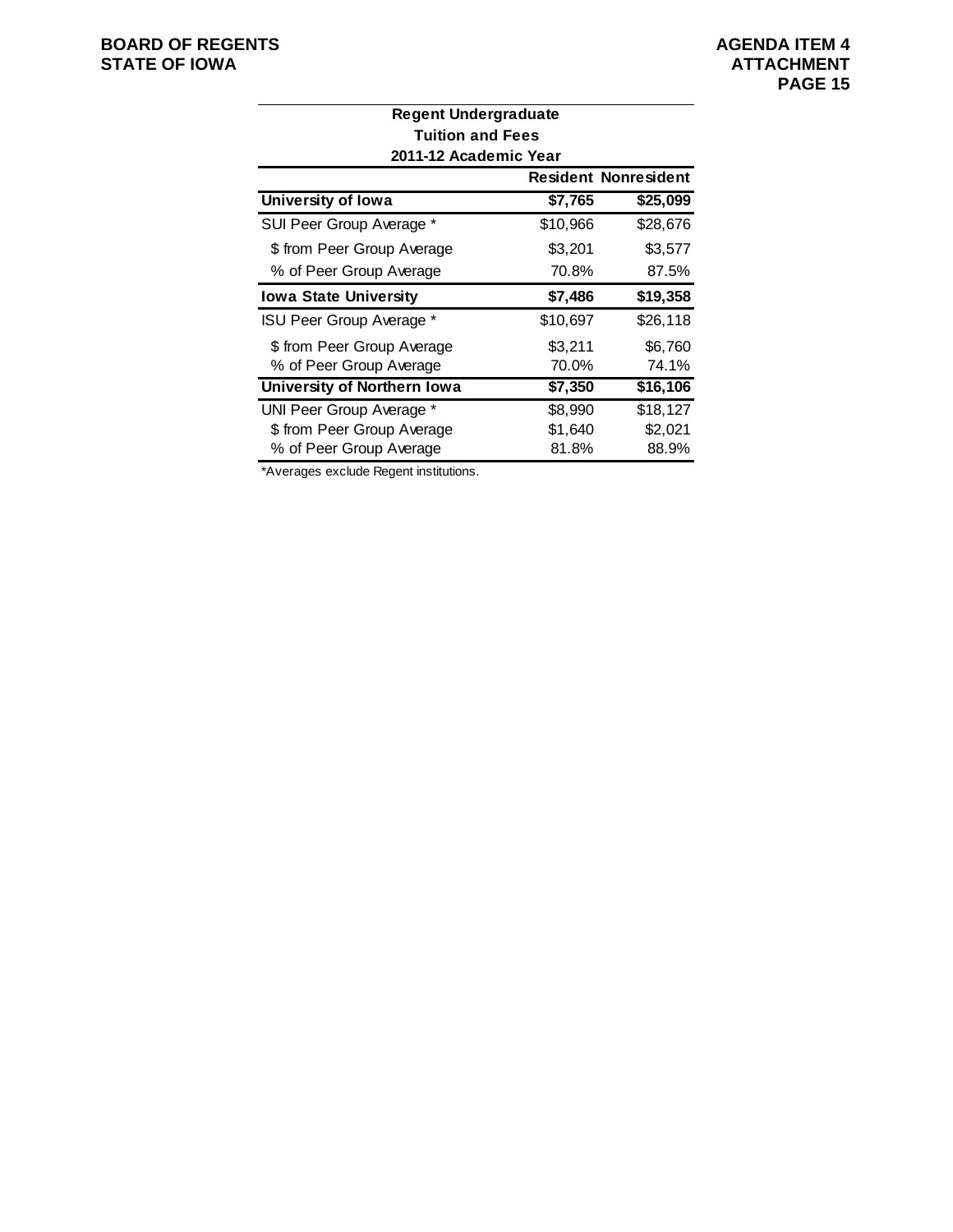

**Peer Group Comparisons of 2011-12 Undergraduate Resident Tuition and Fees**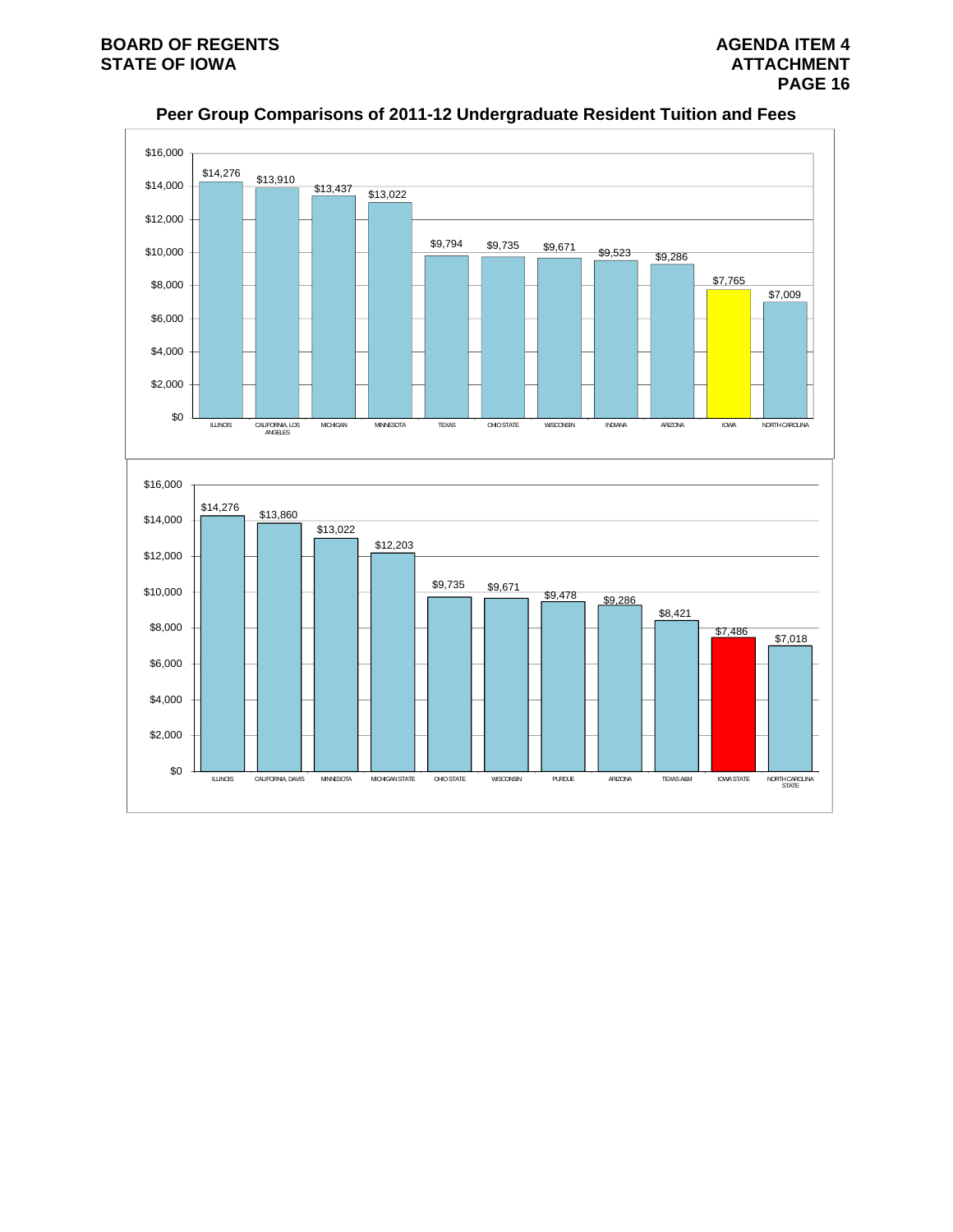# **BOARD OF REGENTS AGENDA ITEM 4**<br>STATE OF IOWA **AGENDA ITEM 4 STATE OF IOWA**

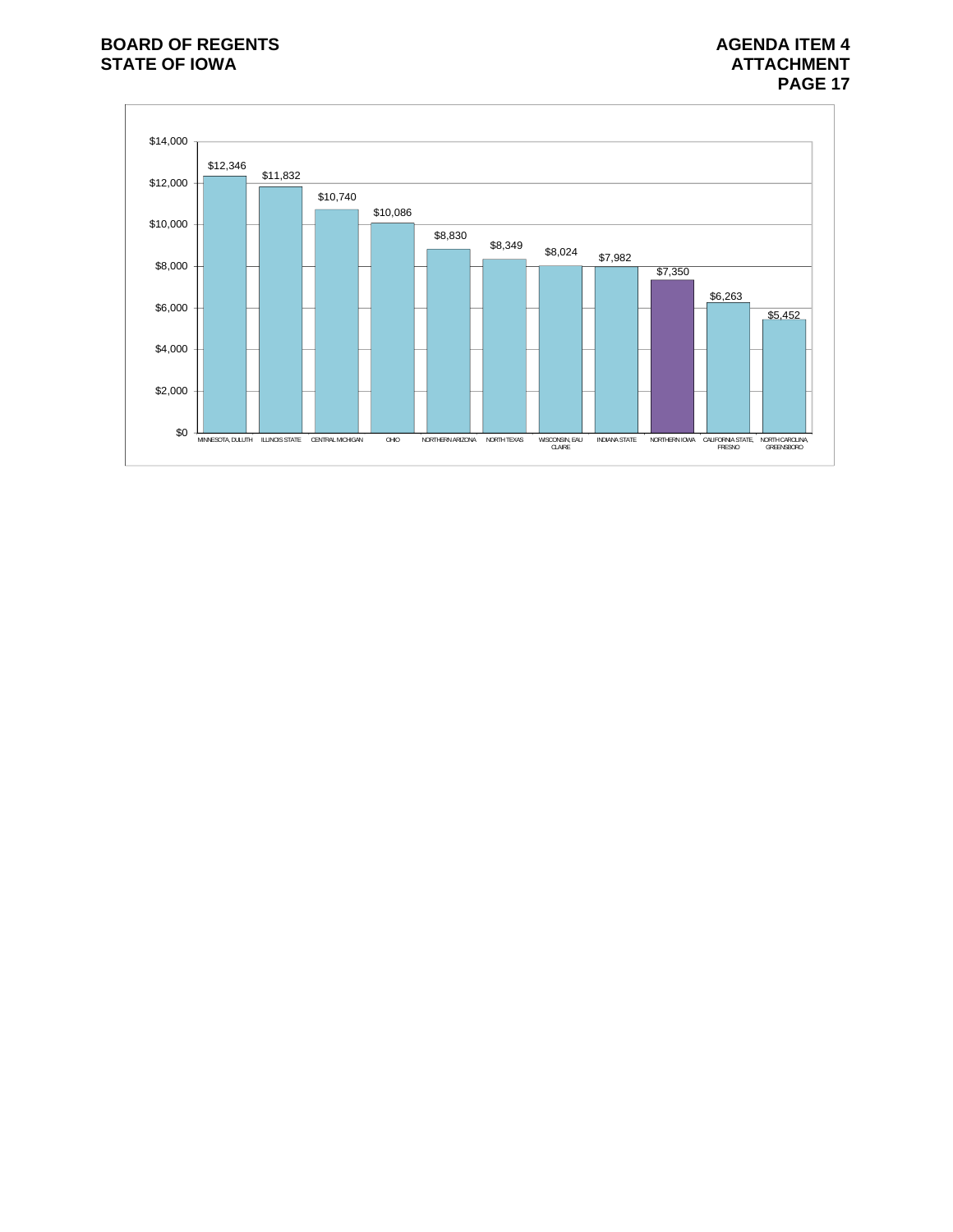

# **Peer Group Comparisons of 2011-12 Undergraduate Nonresident Tuition and Fees**

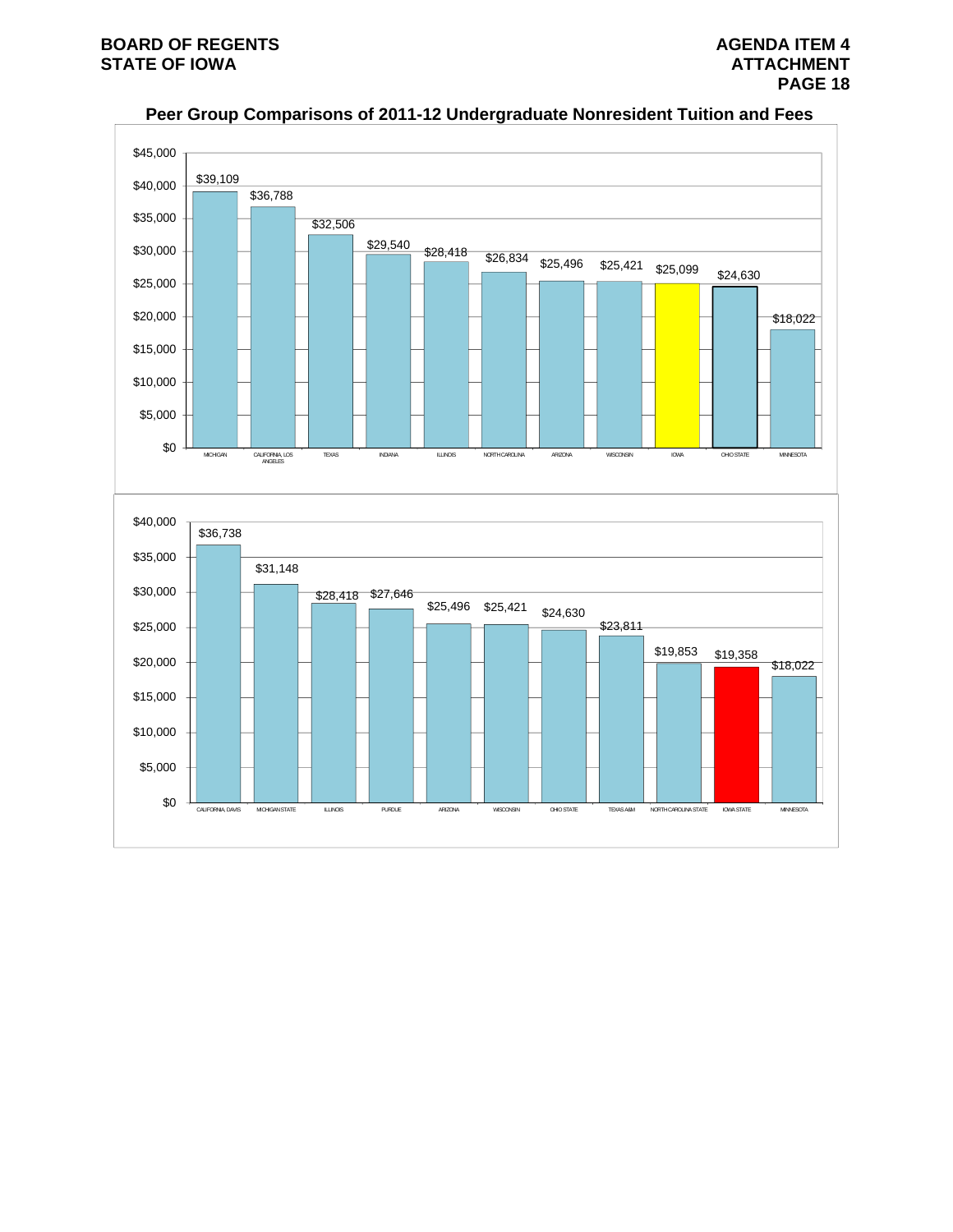# **BOARD OF REGENTS AGENDA ITEM 4**<br>STATE OF IOWA **AGENDA ITEM 4 STATE OF IOWA**

# **PAGE 19**